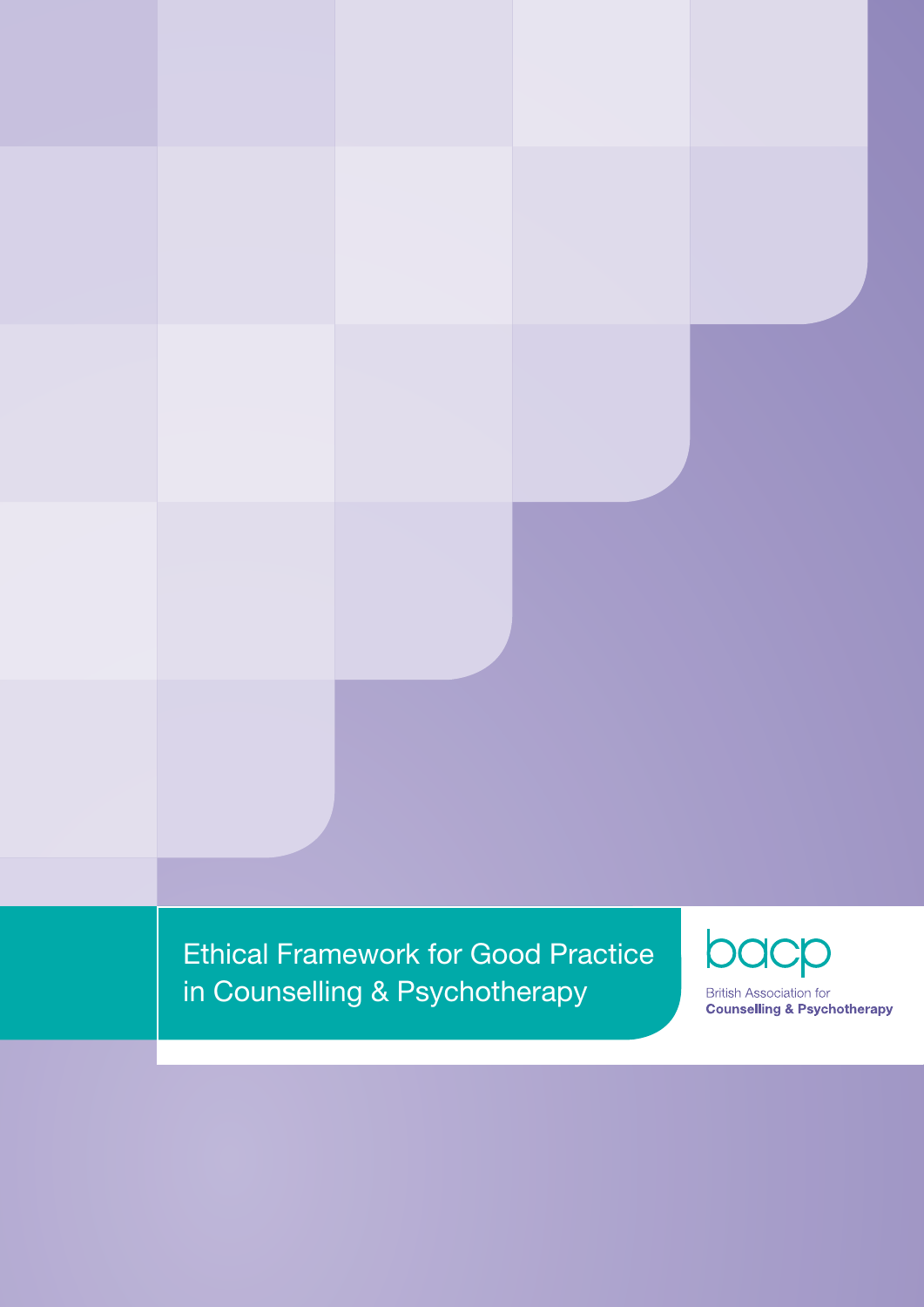This *Ethical Framework for Good Practice in Counselling and Psychotherapy* is published by the British Association for Counselling and Psychotherapy, BACP House, 15 St John's Business Park, Lutterworth, Leicestershire, LE17 4HB. t: 01455 883300 f: 01455 550243 e: bacp@bacp.co.uk w: www.bacp.co.uk

BACP is the largest professional organisation for counselling and psychotherapy in the UK, is a company limited by guarantee 2175320 in England and Wales, and a registered charity, 298361.

© British Association for Counselling and Psychotherapy 2001, 2002, 2007, 2009, 2010. First published 1 April 2002. Revised edition published 1 April 2007. Revised edition published 1 January 2009. Revised edition published 1 February 2010.

The original and revised versions of the *Ethical Framework* have been written by Professor Tim Bond and the Professional Conduct Procedures by Gráinne Griffin with the assistance of the people listed below.

The *Ethics for Counselling and Psychotherapy and Guidance on Good Practice in Counselling and Psychotherapy* was steered by the Unified Code Working Party of BACP: Professor Tim Bond (Convenor), Roger Casemore, Alan Jamieson, Susie Lendrum, Val Potter.

*The Professional Conduct Procedure and Heads of Complaint* were written by Gráinne Griffin in consultation with Professor Tim Bond, Alan Jamieson and John O'Dowd.

An independent panel of consultants reviewed the original version including: Professor Brenda Almond, Professor Richard Ashcroft, Professor Alastair Campbell, Roger Casemore and Julie Stone.

This publication is copyright under the Berne Convention and the Universal Copyright Convention. All rights reserved. No part of this publication may be produced or transmitted in any form or by any means, including photocopying, microfilming, and recording, without the written permission of the copyright holder, application for which should be addressed to the Chief Executive at BACP. Such written permission must always be obtained before any part of this publication is stored in a retrieval system of any nature, or electronically.

ISBN: 1-905114-06-0 ISBN: 13: 978-1-905114-06-1

Price: £7, p&p free. Copies may be obtained from the Book Orders Department at BACP in Lutterworth at the address given above. Cheques should be made payable to BACP. The text is also downloadable from the BACP website, www.bacp.co.uk

Designer: Paul Revell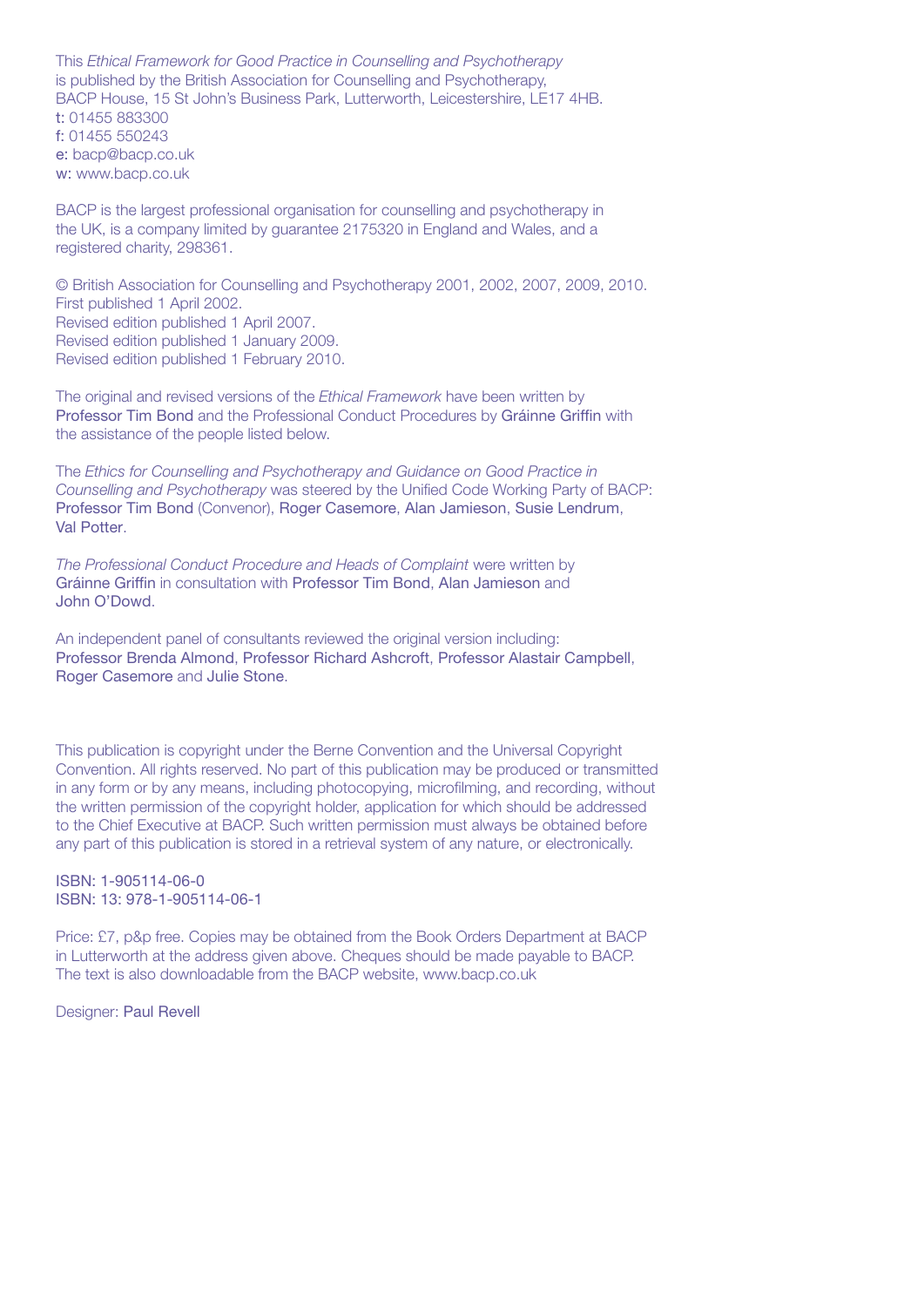# **Contents**

| <b>Ethics for counselling</b><br>and psychotherapy            | $\overline{2}$ |
|---------------------------------------------------------------|----------------|
| Values of counselling and psychotherapy                       | $\overline{2}$ |
| Ethical principles of counselling and psychotherapy           | 3              |
| Personal moral qualities                                      | $\overline{4}$ |
| Guidance on good practice in<br>counselling and psychotherapy | 5              |
| Providing a good standard of practice and care                | 5              |
| Working with colleagues                                       | 9              |
| Probity in professional practice                              | 9              |
| Care of self as a practitioner                                | 10             |
| <b>Professional Conduct Procedure</b>                         | 11             |
| Introduction                                                  | 11             |
| Making a complaint                                            | 12             |
| The formal Professional Conduct Procedure                     | 13             |
| The Professional Conduct Hearing                              | 14             |
| Sanction                                                      | 15             |
| <b>Formal Appeals Procedure</b>                               | 15             |
| <b>Appeal Hearing</b>                                         | 16             |
| Publication                                                   | 17             |
| <b>Effective Date</b>                                         | 17             |
| <b>Heads of Complaint</b>                                     | 18             |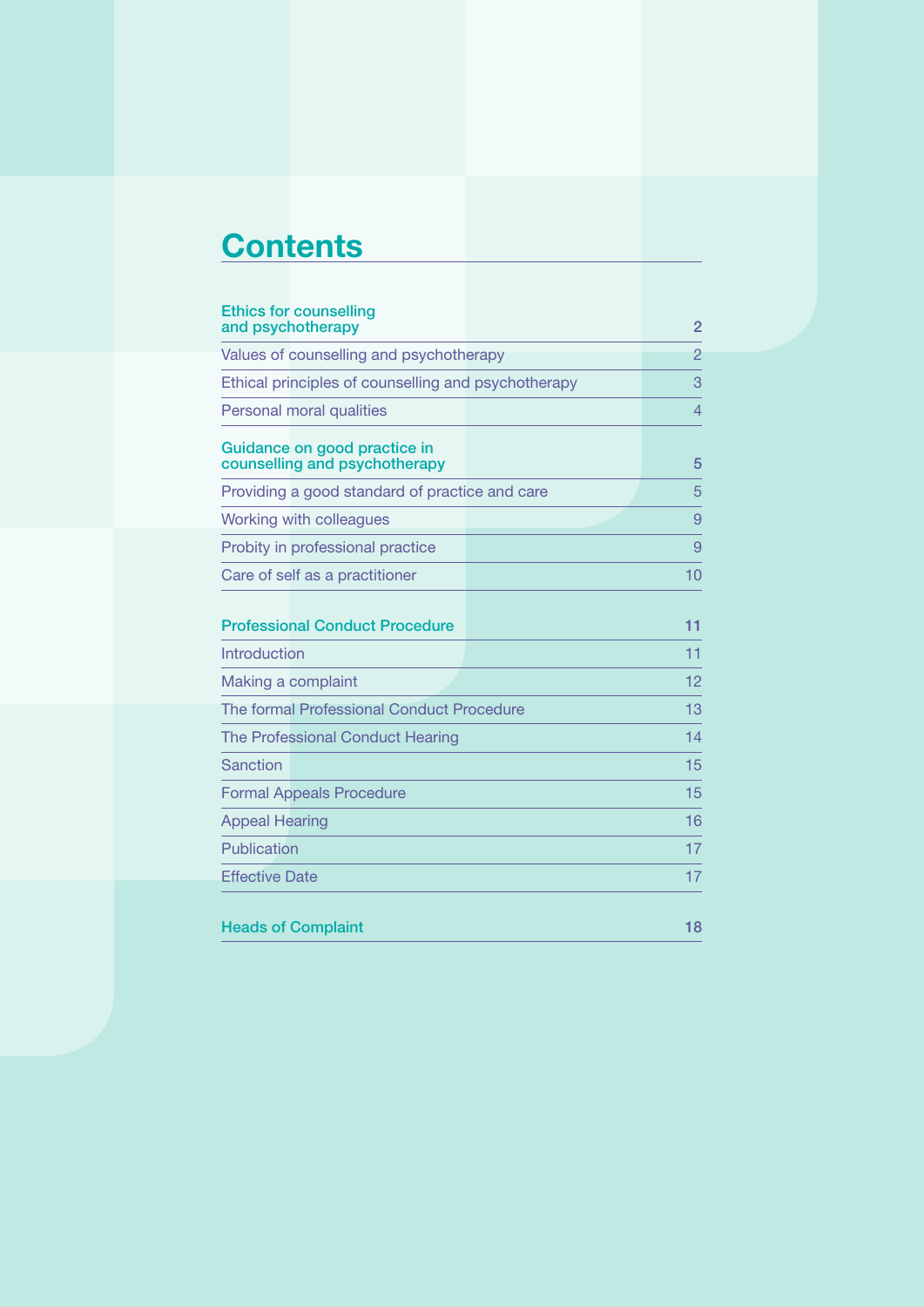# Ethics for counselling and psychotherapy

This statement, Ethics for Counselling and Psychotherapy, unifies and replaces all the earlier codes for counsellors, trainers and supervisors. It is intended to guide the practice of counselling and psychotherapy by all members of the British Association for Counselling and Psychotherapy (BACP) and inform the practice of closely related roles that are delivered in association with counselling and psychotherapy or as part of the infrastructure to deliver these services. Being ethically mindful and willing to be accountable for the ethical basis of practice are essential requirements of membership of this Association.

In this statement the term 'practitioner' is used generically to refer to anyone with responsibility for the provision of counselling or psychotherapy-related services. 'Practitioner' includes anyone undertaking the role(s) of counsellor, psychotherapist, trainers and educators for these roles, providers of coaching and mentoring in association with counselling and psychotherapy, supervisors, and practitioner researchers. Members of this Association who are providers of services using counselling skills, embedded counsellors, managers and researchers of therapeutic services, are required to be accountable in accordance with the Ethical Framework in ways appropriate to their role and to communicate appropriately the basis of their ethical accountability and expectations. The term 'client' is used as a generic term to refer to the recipient of any of these services. The client may be an individual, couple, family, group, organisation or other specifiable social unit. Alternative names may be substituted for 'practitioner' and 'client' in the practice setting, according to custom and context.

This statement marks an important development in approach to ethics within the Association. One of the characteristics of contemporary society is the coexistence of different approaches to ethics. This statement reflects this ethical diversity and supports practitioners being responsive to differences in client abilities, needs and culture and taking account of variations between settings and service specialisations by considering:

- <sup>n</sup> Values
- **n** Principles
- **n** Personal moral qualities

This selection of ways of expressing ethical commitments does not seek to invalidate other approaches. The presentation of different ways of approaching ethics alongside each other in this statement is intended to draw attention to the limitations of relying too heavily on any single ethical approach. Ethical principles are well suited to examining the justification for particular decisions and actions. However, reliance on principles alone may detract from the importance of the practitioner's personal qualities and their ethical significance in the counselling or therapeutic relationship. The provision of contextually sensitive and appropriate services is also a fundamental ethical concern. Variations in client needs and cultural diversity differences are often more easily understood and responded to in terms of values. Therefore, professional values are becoming an increasingly significant way of expressing ethical commitment.

## Values of counselling and psychotherapy

The fundamental values of counselling and psychotherapy include a commitment to:

- **n** Respecting human rights and dignity
- **n** Protecting the safety of clients
- **n** Ensuring the integrity of practitioner-client relationships
- **n** Enhancing the quality of professional knowledge and its application
- **n** Alleviating personal distress and suffering
- Fostering a sense of self that is meaningful to the person(s) concerned
- **n** Increasing personal effectiveness
- $\blacksquare$  Enhancing the quality of relationships between people
- <sup>n</sup> Appreciating the variety of human experience and culture
- Striving for the fair and adequate provision of counselling and psychotherapy services

Values inform principles. They represent an important way of expressing a general ethical commitment that becomes more precisely defined and action-orientated when expressed as a principle.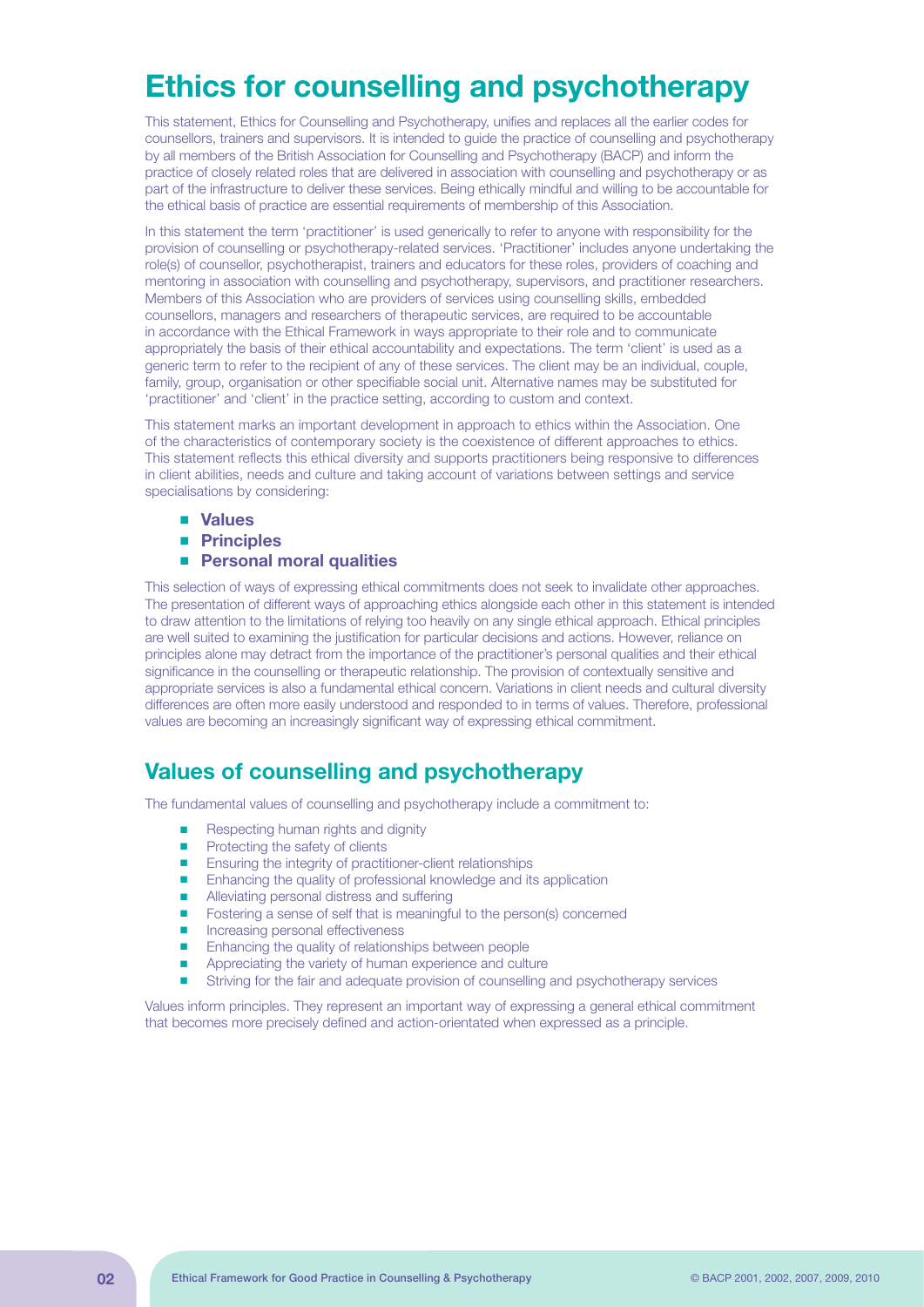# Ethical principles of counselling and psychotherapy

Principles direct attention to important ethical responsibilities. Each principle is described below and is followed by examples of good practice that have been developed in response to that principle.

Ethical decisions that are strongly supported by one or more of these principles without any contradiction from others may be regarded as reasonably well founded. However, practitioners will encounter circumstances in which it is impossible to reconcile all the applicable principles and choosing between principles may be required. A decision or course of action does not necessarily become unethical merely because it is contentious or other practitioners would have reached different conclusions in similar circumstances. A practitioner's obligation is to consider all the relevant circumstances with as much care as is reasonably possible and to be appropriately accountable for decisions made.

#### **Being trustworthy:** honouring the trust placed in the practitioner (also referred to as fidelity)

Being trustworthy is regarded as fundamental to understanding and resolving ethical issues. Practitioners who adopt this principle: act in accordance with the trust placed in them; strive to ensure that clients' expectations are ones that have reasonable prospects of being met; honour their agreements and promises; regard confidentiality as an obligation arising from the client's trust; restrict any disclosure of confidential information about clients to furthering the purposes for which it was originally disclosed.

#### Autonomy: respect for the client's right to be self-governing

This principle emphasises the importance of developing a client's ability to be self-directing within therapy and all aspects of life. Practitioners who respect their clients' autonomy: ensure accuracy in any advertising or information given in advance of services offered; seek freely given and adequately informed consent; emphasise the value of voluntary participation in the services being offered; engage in explicit contracting in advance of any commitment by the client; protect privacy; protect confidentiality; normally make any disclosures of confidential information conditional on the consent of the person concerned; and inform the client in advance of foreseeable conflicts of interest or as soon as possible after such conflicts become apparent. The principle of autonomy opposes the manipulation of clients against their will, even for beneficial social ends.

#### Beneficence: a commitment to promoting the client's well-being

The principle of beneficence means acting in the best interests of the client based on professional assessment. It directs attention to working strictly within one's limits of competence and providing services on the basis of adequate training or experience. Ensuring that the client's best interests are achieved requires systematic monitoring of practice and outcomes by the best available means. It is considered important that research and systematic reflection inform practice. There is an obligation to use regular and on-going supervision to enhance the quality of the services provided and to commit to updating practice by continuing professional development. An obligation to act in the best interests of a client may become paramount when working with clients whose capacity for autonomy is diminished because of immaturity, lack of understanding, extreme distress, serious disturbance or other significant personal constraints.

#### Non-maleficence: a commitment to avoiding harm to the client

Non-maleficence involves: avoiding sexual, financial, emotional or any other form of client exploitation; avoiding incompetence or malpractice; not providing services when unfit to do so due to illness, personal circumstances or intoxication. The practitioner has an ethical responsibility to strive to mitigate any harm caused to a client even when the harm is unavoidable or unintended. Holding appropriate insurance may assist in restitution. Practitioners have personal and professional responsibility to challenge, where appropriate, the incompetence or malpractice of others; and to contribute to any investigation and/ or adjudication concerning professional practice which falls below that of a reasonably competent practitioner and/or risks bringing discredit upon the profession.

#### **Justice:** the fair and impartial treatment of all clients and the provision of adequate services

The principle of justice requires being just and fair to all clients and respecting their human rights and dignity. It directs attention to considering conscientiously any legal requirements and obligations, and remaining alert to potential conflicts between legal and ethical obligations. Justice in the distribution of services requires the ability to determine impartially the provision of services for clients and the allocation of services between clients. A commitment to fairness requires the ability to appreciate differences between people and to be committed to equality of opportunity, and avoiding discrimination against people or groups contrary to their legitimate personal or social characteristics. Practitioners have a duty to strive to ensure a fair provision of counselling and psychotherapy services, accessible and appropriate to the needs of potential clients.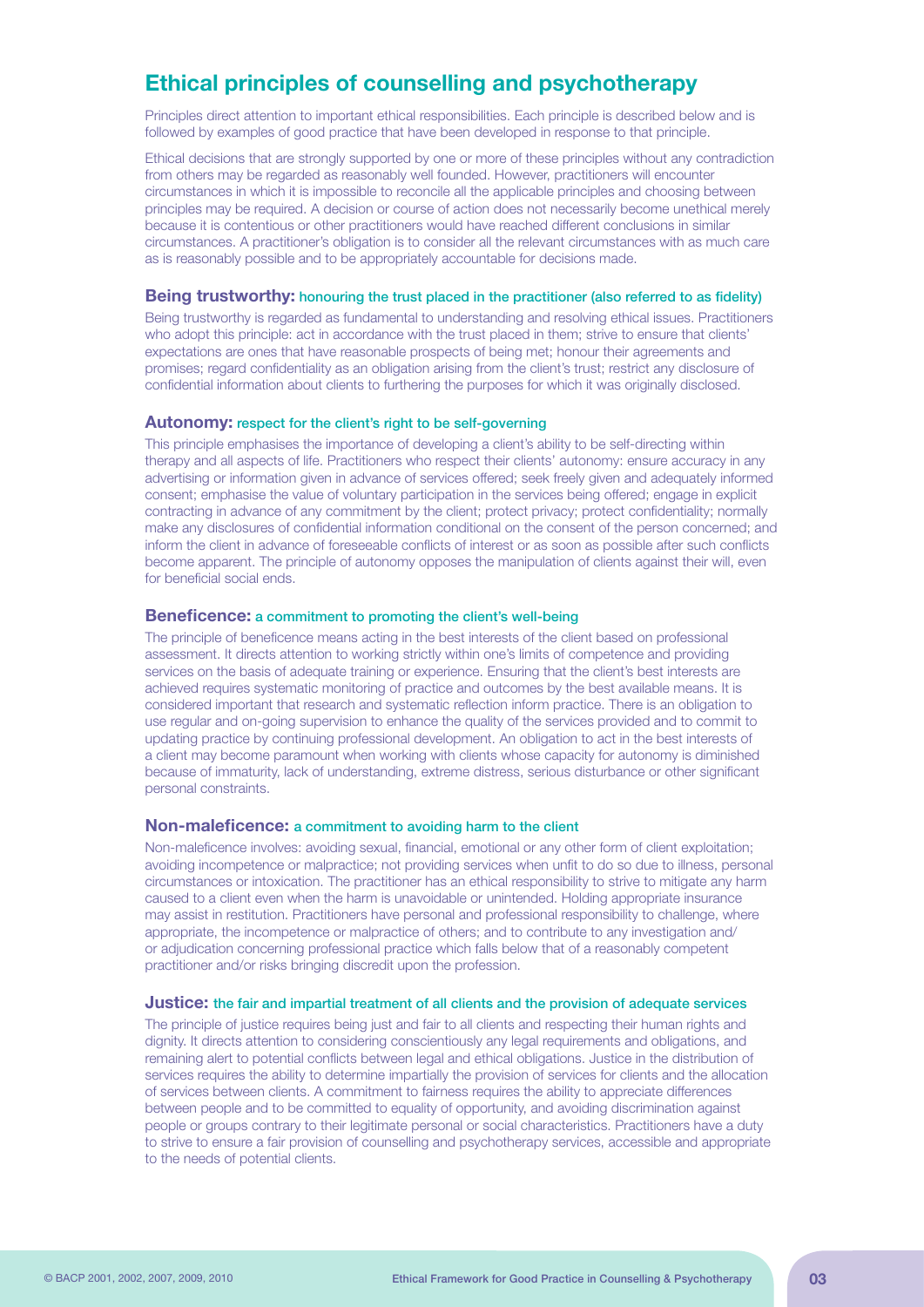#### Self-respect: fostering the practitioner's self-knowledge and care for self

The principle of self-respect means that the practitioner appropriately applies all the above principles as entitlements for self. This includes seeking counselling or therapy and other opportunities for personal development as required. There is an ethical responsibility to use supervision for appropriate personal and professional support and development, and to seek training and other opportunities for continuing professional development. Guarding against financial liabilities arising from work undertaken usually requires obtaining appropriate insurance. The principle of self-respect encourages active engagement in life-enhancing activities and relationships that are independent of relationships in counselling or psychotherapy.

## Personal moral qualities

The practitioner's personal moral qualities are of the utmost importance to clients. Many of the personal qualities considered important in the provision of services have an ethical or moral component and are therefore considered as virtues or good personal qualities. It is inappropriate to prescribe that all practitioners possess these qualities, since it is fundamental that these personal qualities are deeply rooted in the person concerned and developed out of personal commitment rather than the requirement of an external authority. Personal qualities to which counsellors and psychotherapists are strongly encouraged to aspire include:

| <b>Empathy:</b>    | the ability to communicate understanding of another person's<br>experience from that person's perspective. |
|--------------------|------------------------------------------------------------------------------------------------------------|
| <b>Sincerity:</b>  | a personal commitment to consistency between what is professed<br>and what is done.                        |
| <b>Integrity:</b>  | commitment to being moral in dealings with others, personal<br>straightforwardness, honesty and coherence. |
| <b>Resilience:</b> | the capacity to work with the client's concerns without being<br>personally diminished.                    |
| <b>Respect:</b>    | showing appropriate esteem to others and their understanding of<br>themselves.                             |
| <b>Humility:</b>   | the ability to assess accurately and acknowledge one's own<br>strengths and weaknesses.                    |
| <b>Competence:</b> | the effective deployment of the skills and knowledge needed to do<br>what is required.                     |
| <b>Fairness:</b>   | the consistent application of appropriate criteria to inform decisions<br>and actions.                     |
| Wisdom:            | possession of sound judgement that informs practice.                                                       |
| <b>Courage:</b>    | the capacity to act in spite of known fears, risks and uncertainty.                                        |

## **Conclusion**

The challenge of working ethically means that practitioners will inevitably encounter situations where there are competing obligations. In such situations it is tempting to retreat from all ethical analysis in order to escape a sense of what may appear to be unresolvable ethical tension. These ethics are intended to be of assistance in such circumstances by directing attention to the variety of ethical factors that may need to be taken into consideration and to alternative ways of approaching ethics that may prove more useful. No statement of ethics can totally alleviate the difficulty of making professional judgements in circumstances that may be constantly changing and full of uncertainties. By accepting this statement of ethics, members of the British Association for Counselling and Psychotherapy are committing themselves to engaging with the challenge of striving to be ethical, even when doing so involves making difficult decisions or acting courageously.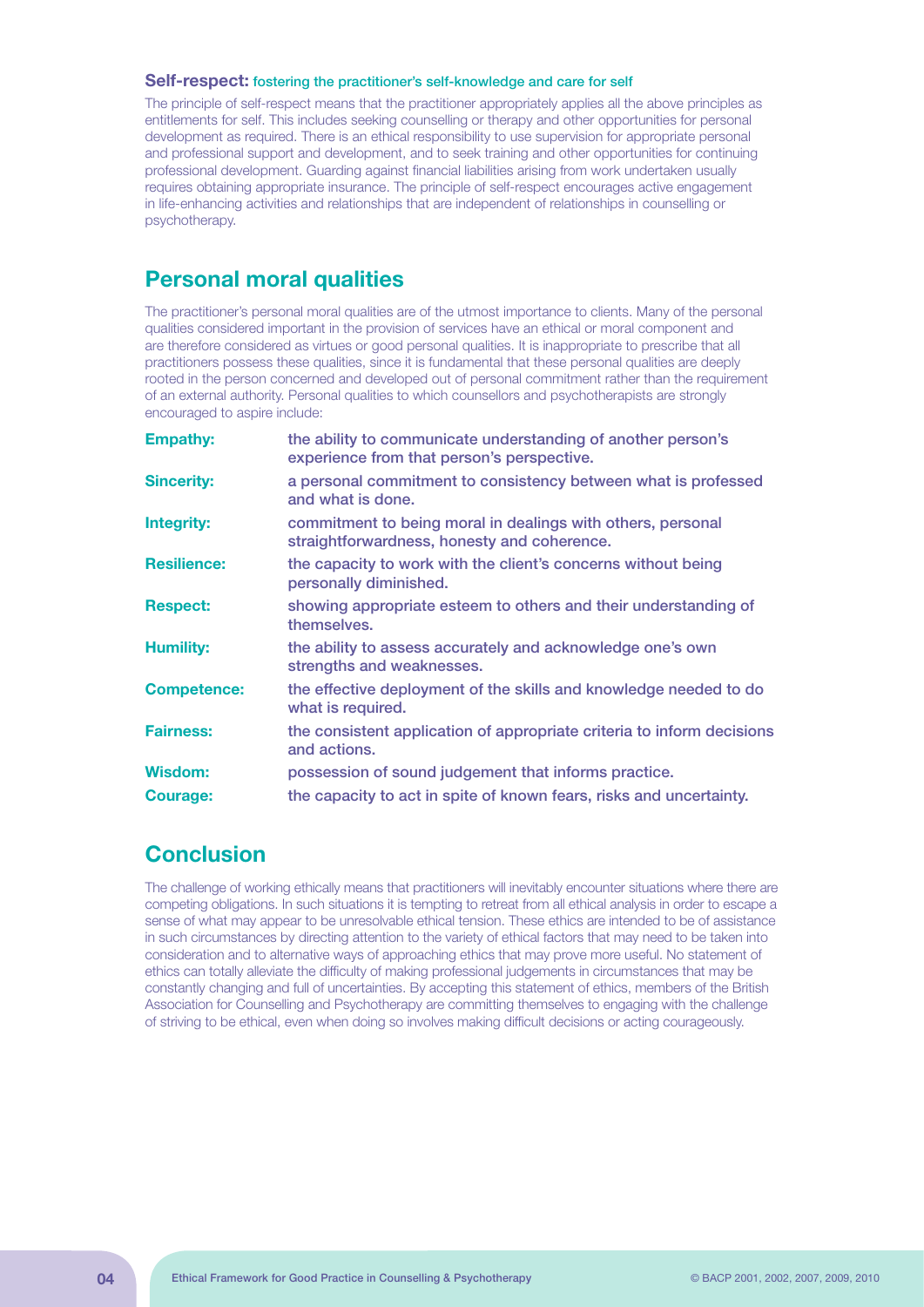# Guidance on good practice in counselling and psychotherapy

The British Association for Counselling and Psychotherapy is committed to sustaining and advancing good practice. This guidance on the essential elements of good practice has been written to take into account the changing circumstances in which counselling and psychotherapy are now being delivered, in particular:

- changes in the range of issues and levels of need presented by clients
- $n =$  the growth in levels of expertise available from practitioners with the expansion in the availability of training and consultative support/supervision
- <sup>n</sup> the accumulated experience of this Association from its founding in 1977 after many years as a Standing Conference.

Variations in client needs and the diversity of settings within which counselling and psychotherapy services are delivered have also been carefully considered. Clients vary in their requirements in order to communicate effectively and to gain access to services. Ethically aware services strive to meet these needs and to avoid excluding someone from receiving a service or lowering the quality of that service solely on the grounds of a client's learning difficulty or physical disability. Services may be provided by the independent practitioner working alone, one or more practitioners working to provide a service within an agency or large organisation, specialists working in multidisciplinary teams, and by specialist teams of counsellors and psychotherapists. Most work is undertaken face to face but there are also a growing number of telephone and online services. Some practitioners are moving between these different settings and modes of delivery during the course of their work and are therefore required to consider what constitutes good practice in different settings. All practitioners encounter the challenge of responding to the diversity of their clients and finding ways of working effectively with them. This statement therefore responds to the complexity of delivering counselling and psychotherapy services in contemporary society by directing attention to significant issues that practitioners ought to consider and resolve in the specific circumstances of their work.

The terms 'practitioner' and 'client' are used in the same way as defined in *Ethics for counselling and psychotherapy* (see page 2). Practitioners' behaviour may vary from these guidelines provided the variation is ethically justifiable; the client is supportive of the variation; it is demonstrably to the benefit of the client; and that practitioners are willing to be appropriately accountable to people affected, and this Association for their practice and the reputation of therapy in general.

# Providing a good standard of practice and care

All clients are entitled to good standards of practice and care from their practitioners in counselling and psychotherapy. Good standards of practice and care require professional competence; good relationships with clients and colleagues; and commitment to being ethically mindful through observance of professional ethics.

### Good quality of care

- 1. Good quality of care requires competently delivered services that meet the client's needs by practitioners who are appropriately supported and accountable.
- 2. Practitioners should give careful consideration to the limitations of their training and experience and work within these limits, taking advantage of available professional support. If work with clients requires the provision of additional services operating in parallel with counselling or psychotherapy, the availability of such services ought to be taken into account, as their absence may constitute a significant limitation.
- 3. Good practice involves clarifying and agreeing the rights and responsibilities of both the practitioner and client at appropriate points in their working relationship.
- 4. Dual relationships arise when the practitioner has two or more kinds of relationship concurrently with a client, for example client and trainee, acquaintance and client, colleague and supervisee. The existence of a dual relationship with a client is seldom neutral and can have a powerful beneficial or detrimental impact that may not always be easily foreseeable. For these reasons practitioners are required to consider the implications of entering into dual relationships with clients, to avoid entering into relationships that are likely to be detrimental to clients, and to be readily accountable to clients and colleagues for any dual relationships that occur.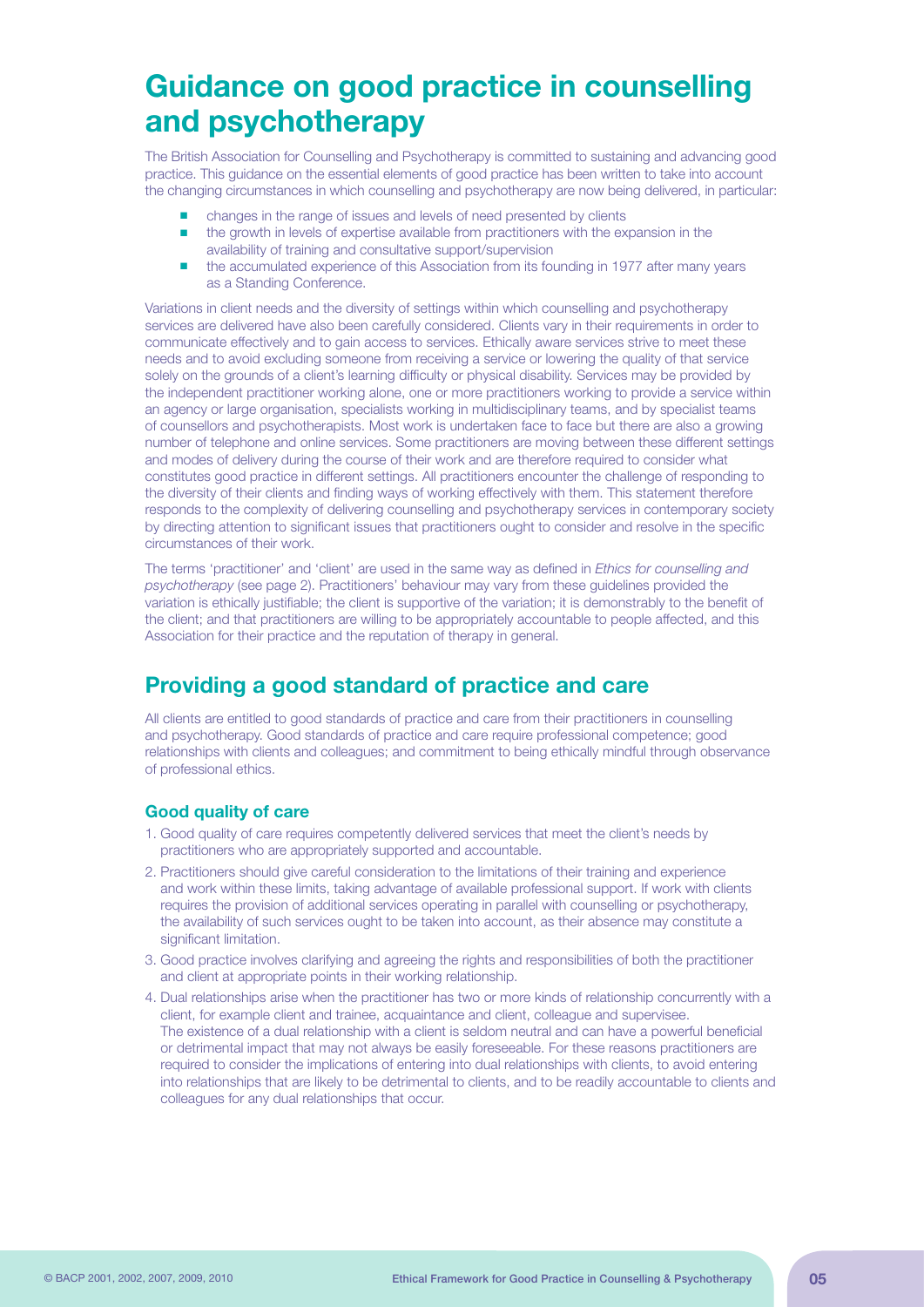- 5. Practitioners are advised to keep appropriate records of their work with clients unless there are good and sufficient reasons for not keeping any records. All records should be accurate, respectful of clients and colleagues and protected from unauthorised disclosure. Any records should be kept securely and adequately protected from unauthorised intrusion or disclosure. Practitioners should take into account their responsibilities and their clients' rights under data protection legislation and any other legal requirements.
- 6. Clients are entitled to competently delivered services that are periodically reviewed by the practitioner. These reviews may be conducted, when appropriate, in consultation with clients, supervisors, managers or other practitioners with relevant expertise.

### Maintaining competent practice

- 7. All counsellors, psychotherapists, trainers and supervisors are required to have regular and on-going formal supervision/consultative support for their work in accordance with professional requirements. Managers, researchers and providers of counselling skills are strongly encouraged to review their need for professional and personal support and to obtain appropriate services for themselves.
- 8. Regularly monitoring and reviewing one's work is essential to maintaining good practice. It is important to be open to, and conscientious in considering, feedback from colleagues, appraisals and assessments. Responding constructively to feedback helps to advance practice.
- 9. A commitment to good practice requires practitioners to keep up to date with the latest knowledge and respond to changing circumstances. They should consider carefully their own need for continuing professional development and engage in appropriate educational activities.
- 10. Practitioners should be aware of and understand any legal requirements concerning their work, consider these conscientiously and be legally and professionally accountable for their practice.

#### Keeping trust

- 11. The practice of counselling and psychotherapy depends on gaining and honouring the trust of clients. Keeping trust requires:
	- attentiveness to the quality of listening and respect offered to clients
	- culturally appropriate ways of communicating that are courteous and clear
	- $\blacksquare$  respect for privacy and dignity
	- <sup>n</sup> careful attention to client consent and confidentiality
- 12. Clients should be adequately informed about the nature of the services being offered. Practitioners should obtain adequately informed consent from their clients and respect a client's right to choose whether to continue or withdraw.
- 13. Practitioners should ensure that services are normally delivered on the basis of the client's explicit consent. Reliance on implicit consent is more vulnerable to misunderstandings and is best avoided unless there are sound reasons for doing so. Overriding a client's known wishes or consent is a serious matter that requires adequate and reasoned justification. Practitioners should be prepared to be readily accountable to clients, colleagues and this Association if they override a client's known wishes.
- 14. Situations in which clients pose a risk of causing serious harm to themselves or others are particularly challenging for the practitioner. These are situations in which the practitioner should be alert to the possibility of conflicting responsibilities between those concerning their client, other people who may be significantly affected, and society generally. Resolving conflicting responsibilities may require due consideration of the context in which the service is being provided. Consultation with a supervisor or experienced practitioner is strongly recommended, whenever this would not cause undue delay. In all cases, the aim should be to ensure for the client a good quality of care that is as respectful of the client's capacity for self-determination and their trust as circumstances permit.
- 15. Working with young people requires specific ethical awareness and competence. The practitioner is required to consider and assess the balance between young people's dependence on adults and carers and their progressive development towards acting independently. Working with children and young people requires careful consideration of issues concerning their capacity to give consent to receiving any service independently of someone with parental responsibilities and the management of confidences disclosed by clients.
- 16. Practitioners should normally be willing to respond to their client's requests for information about the way that they are working and any assessment that they may have made. This professional requirement may not apply if it is considered that imparting this information would be detrimental to the client or inconsistent with the counselling or psychotherapeutic approach previously agreed with the client. Clients may have legal rights to this information and these need to be taken into account.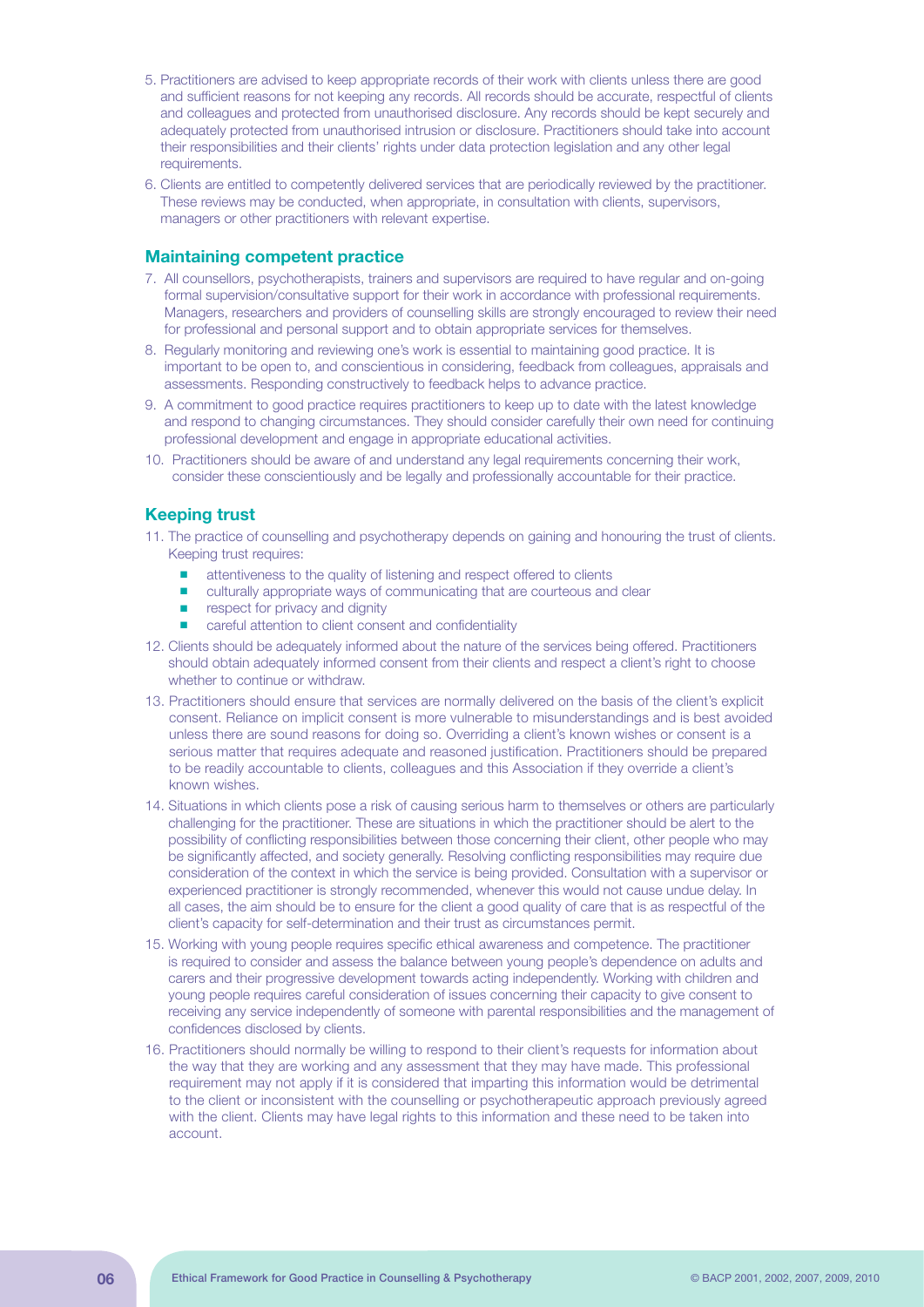- 17. Practitioners must not abuse their client's trust in order to gain sexual, emotional, financial or any other kind of personal advantage. Sexual relations with clients are prohibited. 'Sexual relations' include intercourse, any other type of sexual activity or sexualised behaviour. Practitioners should think carefully about, and exercise considerable caution before, entering into personal or business relationships with former clients and should expect to be professionally accountable if the relationship becomes detrimental to the client or the standing of the profession.
- 18. Practitioners should not allow their professional relationships with clients to be prejudiced by any personal views they may hold about lifestyle, gender, age, disability, race, sexual orientation, beliefs or culture.
- 19. Practitioners should be clear about any commitment to be available to clients and colleagues and honour these commitments.

#### Respecting privacy and confidentiality

- 20. Respecting clients' privacy and confidentiality are fundamental requirements for keeping trust and respecting client autonomy. The professional management of confidentiality concerns the protection of personally identifiable and sensitive information from unauthorised disclosure. Disclosure may be authorised by client consent or the law. Any disclosures of client confidences should be undertaken in ways that best protect the client's trust and respect client autonomy.
- 21. Communications made on the basis of client consent do not constitute a breach of confidentiality. Client consent is the ethically preferred way of resolving any dilemmas over confidentiality.
- 22. Exceptional circumstances may prevent the practitioner from seeking client consent to a breach of confidence due to the urgency and seriousness of the situation, for example, preventing the client causing serious harm to self or others. In such circumstances the practitioner has an ethical responsibility to act in ways which balance the client's right to confidentiality against the need to communicate with others. Practitioners should expect to be ethically accountable for any breach of confidentiality.
- 23. Confidential information about clients may be shared within teams where the client has consented or knowingly accepted a service on this basis; the information can be adequately protected from unauthorised further disclosures; and the disclosure enhances the quality of service available to clients or improves service delivery.
- 24 Practitioners should be willing to be accountable to their clients and to their profession for their management of confidentiality in general and particularly for any disclosures made without their client's consent. Good records of existing policy and practice and of situations where the practitioner has breached confidentiality without client consent, greatly assist ethical accountability. In some situations the law forbids the practitioner informing the client that confidential information has been passed to the authorities, nonetheless the practitioner remains ethically accountable to colleagues and the profession.

### Teaching and training

- 25. All practitioners are encouraged to share their professional knowledge and practice for the benefit of their clients and to promote awareness of counselling and psychotherapy in the public through providing information and education.
- 26. Practitioners who provide formal education and training should acquire the skills, attitudes and knowledge required to be competent teachers and facilitators of learning in their subject.
- 27. Practitioners are required to be fair, accurate and honest in their assessments of their students.
- 28. Prior consent is required from clients if they are to be observed, recorded or if their personally identifiable disclosures are to be used for training purposes.
- 29. All training in counselling and psychotherapy should model standards and practice consistent with those expected of practitioners in the role for which the training is being provided.
- 30. All trainers and educators in counselling and psychotherapy have a responsibility to protect the standards of the profession. Trainers are responsible for taking reasonable steps to prevent clients being exposed to risk or harm by trainees.
- 31. Where information is held by more than one person involved in the assessment of a trainee, it should normally be shared to produce the fairest possible evaluation of the person concerned. Any confidentiality agreements between trainers and trainees ought to be established in ways that permit the appropriate sharing of information for assessment and the protection of clients.

## Supervising and managing

- 32. Practitioners are responsible for clarifying who holds responsibility for the work with the client.
- 33. There is a general obligation for all counsellors, psychotherapists, supervisors and trainers to receive supervision/consultative support independently of any managerial relationships.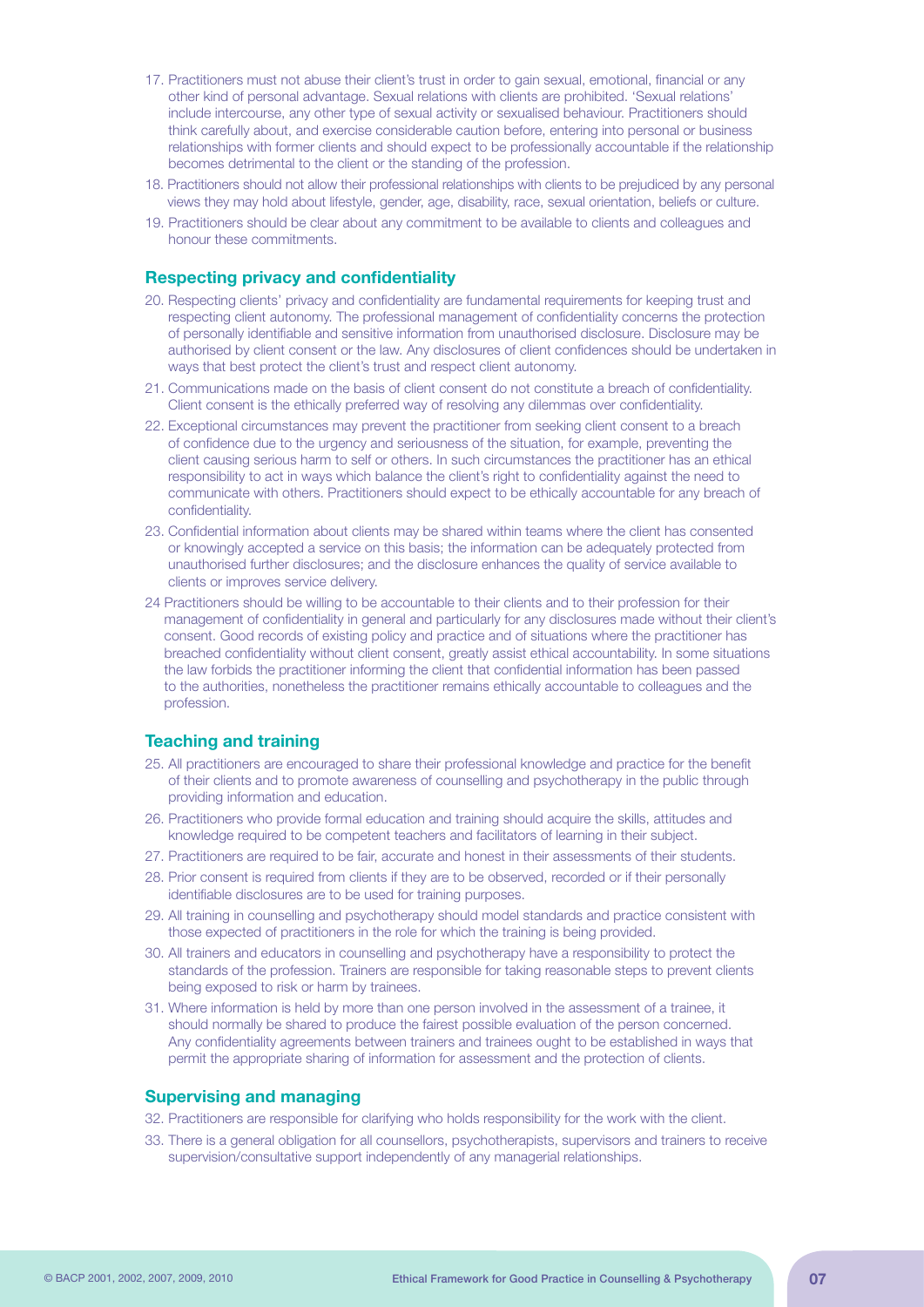- 34. Supervisors and managers have a responsibility to maintain and enhance good practice by practitioners, to protect clients from poor practice and to acquire the attitudes, skills and knowledge required by their role.
- 35. Supervisors and managers may form a triangular relationship with a counsellor or psychotherapist, particularly where services are being provided within an agency. All parties to this relationship have a responsibility to clarify their expectations of each other and, in particular, the steps that ought to be taken to address any concerns over client safety. The role of an independent supervisor is widely considered to be desirable in promoting good practice but, to be most effective, requires clarity in how such a role relates to line management and the division of tasks and responsibilities between a supervisor and any line manager.

#### **Researching**

- 36. The Association is committed to fostering research that will inform and develop practice. All practitioners are encouraged to support research undertaken on behalf of the profession and to participate actively in research work.
- 37. All research should be undertaken with rigorous attentiveness to the quality and integrity both of the research itself and of the dissemination of the results of the research.
- 38. The rights of all research participants should be carefully considered and protected. The minimum rights include the right to freely given and informed consent, and the right to withdraw at any point. A client's entitlement to receiving a service should not be affected by their willingness or refusal to participate in research.
- 39. The research methods used should comply with the standards of good practice in counselling and psychotherapy and must not adversely affect clients.

#### Fitness to practise

40. Practitioners have a responsibility to monitor and maintain their fitness to practise at a level that enables them to provide an effective service. If their effectiveness becomes impaired for any reason, including health or personal circumstances, they should seek the advice of their supervisor, experienced colleagues or line manager and, if necessary, withdraw from practice until their fitness to practise returns. Suitable arrangements should be made for clients who are adversely affected.

#### If things go wrong with own clients

- 41. Practitioners should respond promptly and appropriately to any complaint received from their clients. An appropriate response in agency-based services would take account of any agency policy and procedures.
- 42. Practitioners should endeavour to remedy any harm they may have caused to their clients and to prevent any further harm. An apology may be the appropriate response.
- 43. Practitioners should discuss, with their supervisor, manager or other experienced practitioner(s), the circumstances in which they may have harmed a client in order to ensure that the appropriate steps have been taken to mitigate any harm and to prevent any repetition.
- 44. Practitioners are strongly encouraged to ensure that their work is adequately covered by insurance for professional indemnity and liability.
- 45. If practitioners consider that they have acted in accordance with good practice but their client is not satisfied that this is the case, they may wish to use independent dispute resolution, for example: seeking a second professional opinion, mediation, or conciliation where this is both appropriate and practical.
- 46. Clients should be informed about the existence of the Professional Conduct Procedure of this Association and any other applicable complaints or disciplinary procedures. If requested to do so, practitioners should inform their clients about how they may obtain further information concerning these procedures.

#### Responsibilities to all clients

- 47. Practitioners have a responsibility to protect clients when they have good reason for believing that other practitioners are placing them at risk of harm.
- 48. They should raise their concerns with the practitioner concerned in the first instance, unless it is inappropriate to do so. If the matter cannot be resolved, they should review the grounds for their concern and the evidence available to them and, when appropriate, raise their concerns with the practitioner's manager, agency or professional body.
- 49. If they are uncertain what to do, their concerns should be discussed with an experienced colleague, a supervisor or raised with this Association.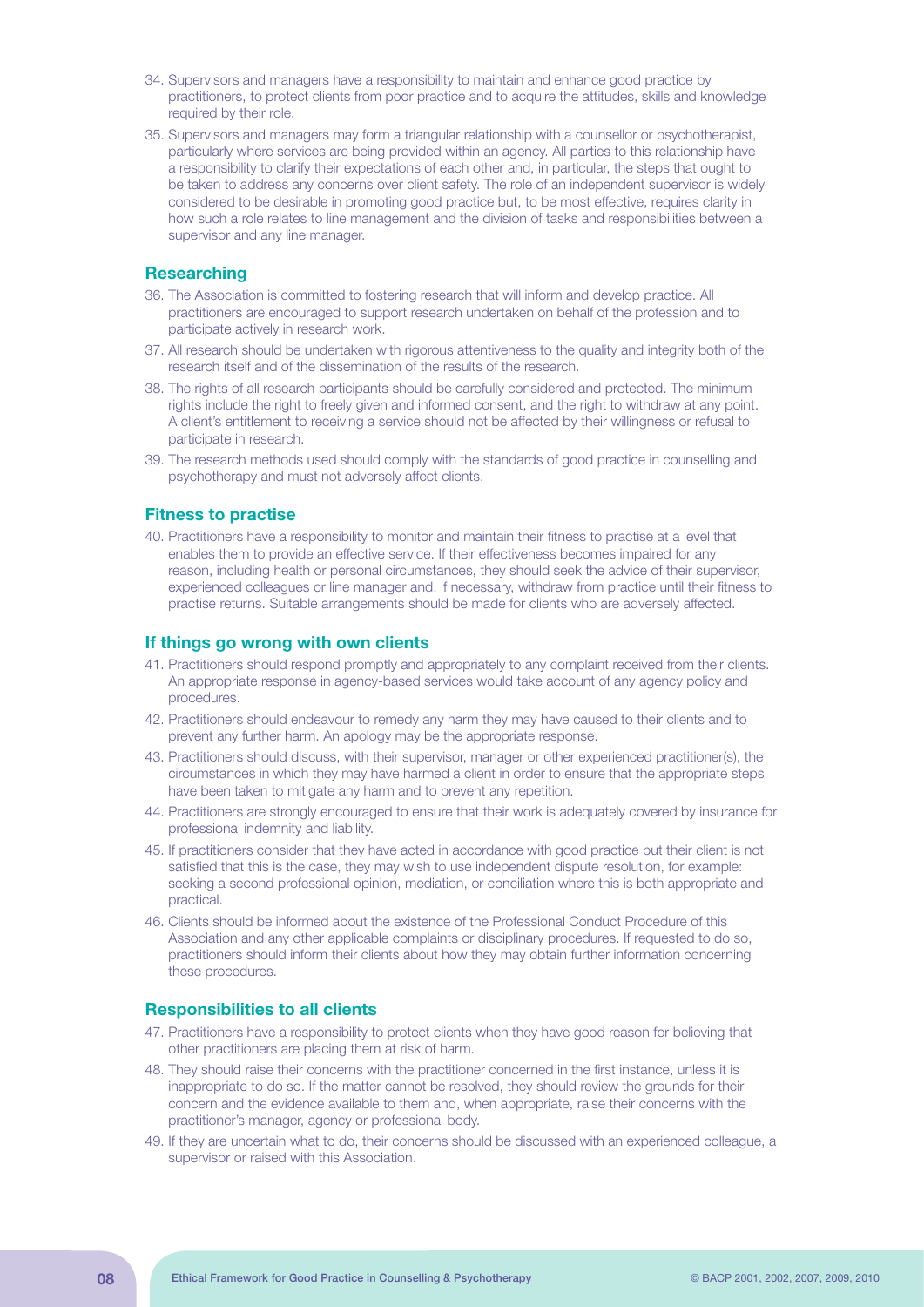50. All members of this Association share a responsibility to take part in its professional conduct procedures whether as the person complained against or as the provider of relevant information.

# Working with colleagues

The increasing availability of counselling and psychotherapy means that most practitioners have other practitioners working in their locality, or may be working closely with colleagues within specialised or multidisciplinary teams. The quality of the interactions between practitioners can enhance or undermine the claim that counselling and psychotherapy enable clients to increase their insight and expertise in personal relationships. This is particularly true for practitioners who work in agencies or teams.

#### Working in teams

- 51. Professional relationships should be conducted in a spirit of mutual respect. Practitioners should endeavour to attain good working relationships and systems of communication that enhance services to clients at all times.
- 52. Practitioners should treat all colleagues fairly and foster equality opportunity.
- 53. They should not allow their professional relationships with colleagues to be prejudiced by their own personal views about a colleague's lifestyle, gender, age, disability, race, sexual orientation, beliefs or culture. It is unacceptable and unethical to discriminate against colleagues on any of these grounds.
- 54. Practitioners must not undermine a colleague's relationships with clients by making unjustified or unsustainable comments.
- 55. All communications between colleagues about clients should be on a professional basis and thus purposeful, respectful and consistent with the management of confidences as declared to clients.

#### Awareness of context

56. The practitioner is responsible for learning about and taking account of the different protocols, conventions and customs that can pertain to different working contexts and cultures.

### Making and receiving referrals

- 57. All routine referrals to colleagues and other services should be discussed with the client in advance and the client's consent obtained both to making the referral and also to disclosing information to accompany the referral. Reasonable care should be taken to ensure that:
	- $\blacksquare$  the recipient of the referral is able to provide the required service;
	- any confidential information disclosed during the referral process will be adequately protected;  $\blacksquare$  the referral will be likely to benefit the client.
- 58. Prior to accepting a referral the practitioner should give careful consideration to:
	- **n** the appropriateness of the referral;
	- $\blacksquare$  the likelihood that the referral will be beneficial to the client;
	- the adequacy of the client's consent for the referral.

If the referrer is professionally required to retain overall responsibility for the work with the client, it is considered to be professionally appropriate to provide the referrer with brief progress reports. Such reports should be made in consultation with clients and not normally against their explicit wishes.

# Probity in professional practice

Ensuring the probity of practice is important both to those who are directly affected but also to the standing of the profession as a whole.

#### Providing clients with adequate information

- 59. Practitioners are responsible for clarifying the terms on which their services are being offered in advance of the client incurring any financial obligation or other reasonably foreseeable costs or liabilities.
- 60. All information about services should be honest, accurate, avoid unjustifiable claims, and be consistent with maintaining the good standing of the profession.
- 61. Particular care should be taken over the integrity of presenting qualifications, accreditation and professional standing.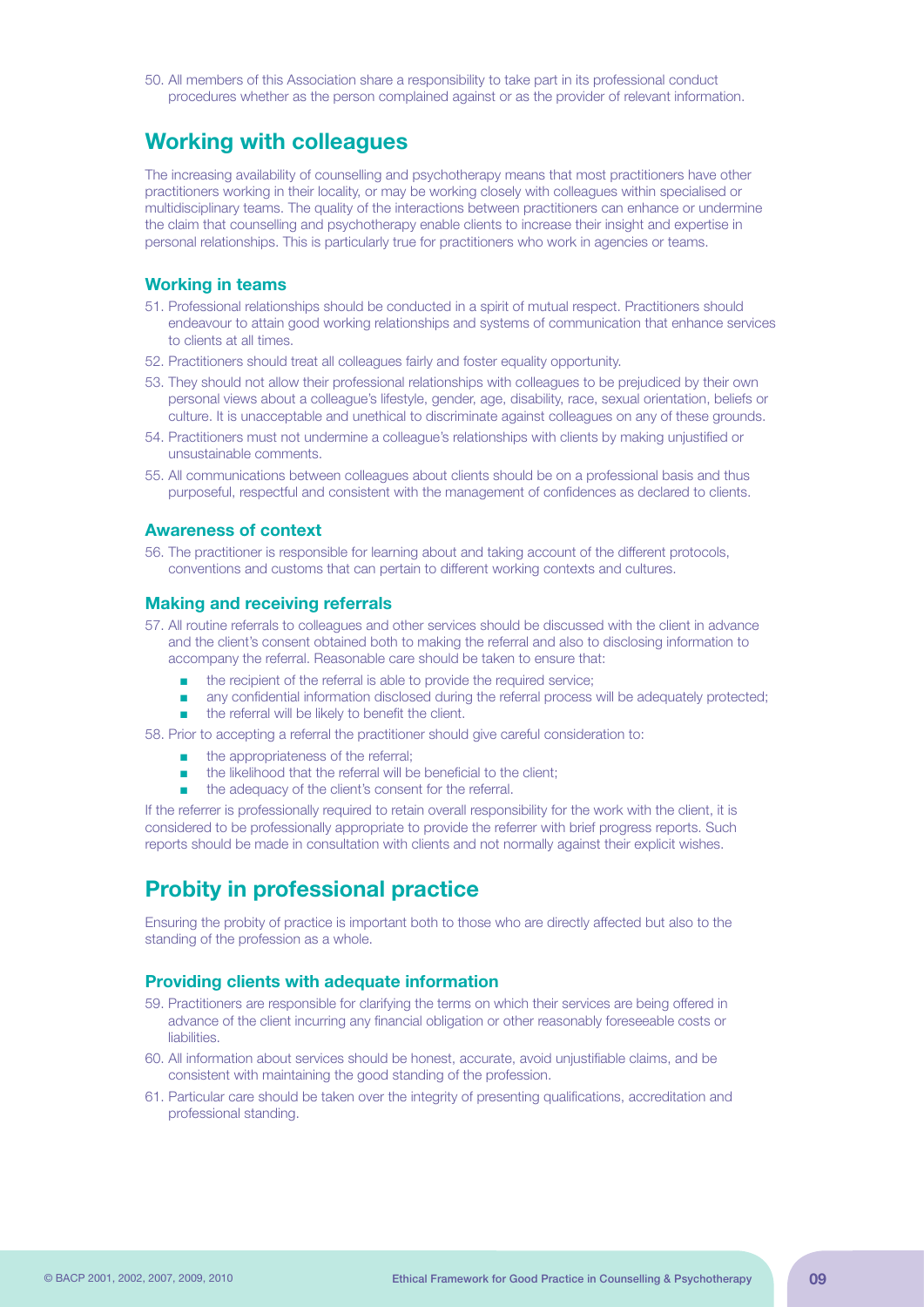#### Financial arrangements

62. Practitioners are required to be honest, straightforward and accountable in all financial matters concerning their clients and other professional relationships.

#### Conflicts of interest

63. Conflicts of interest are best avoided, provided they can be reasonably foreseen in the first instance and prevented from arising. In deciding how to respond to conflicts of interest, the protection of the client's interests and maintaining trust in the practitioner should be paramount.

# Care of self as a practitioner

Attending to the practitioner's well-being is essential to sustaining good practice.

- 64. Practitioners have a responsibility to themselves to ensure that their work does not become detrimental to their health or well-being by ensuring that the way that they undertake their work is as safe as possible and that they seek appropriate professional support and services as the need arises.
- 65. Practitioners are entitled to be treated with proper consideration and respect that is consistent with this Guidance.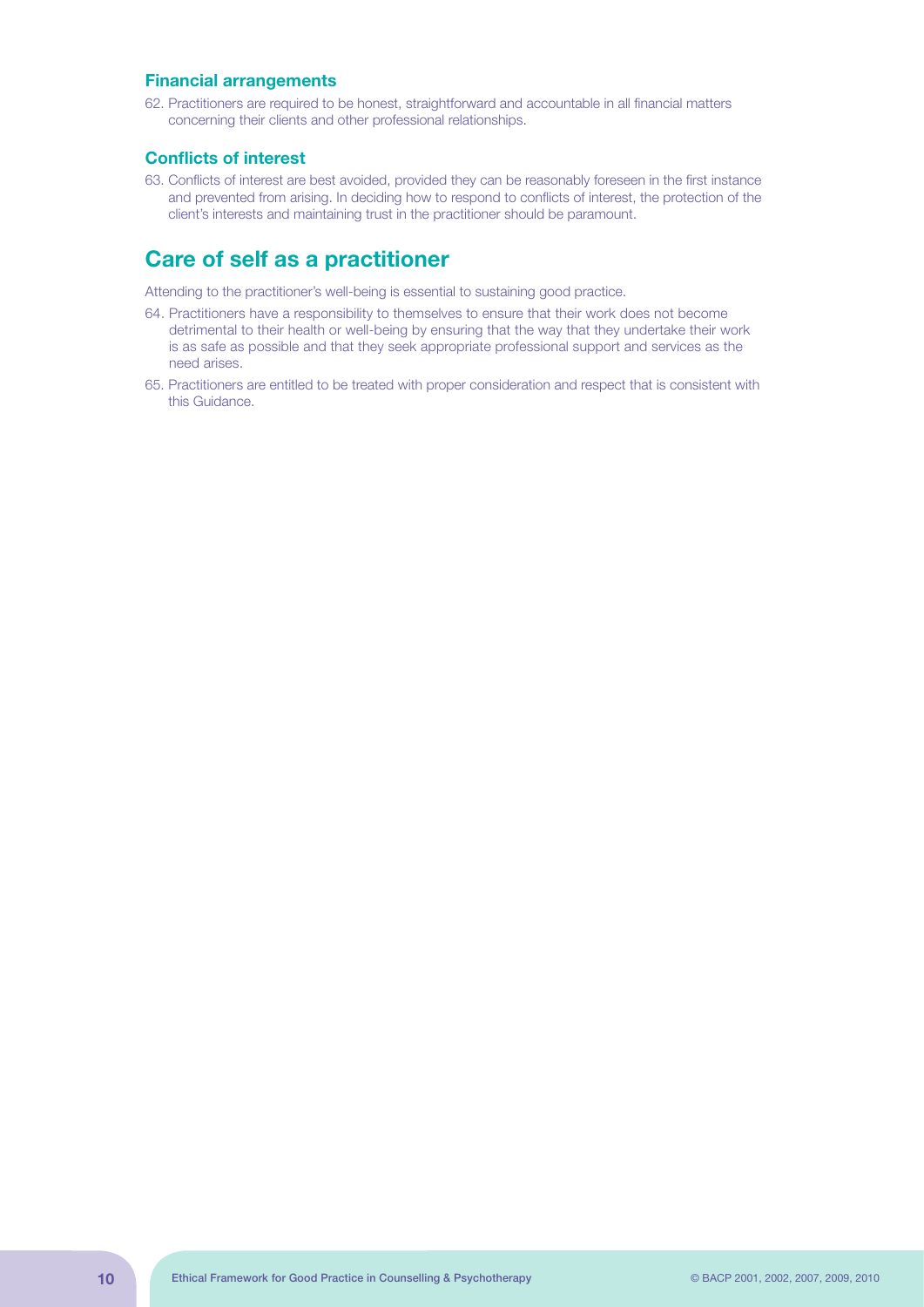# Professional Conduct Procedure

It is the responsibility of all Members and Complainants to ensure that they fully understand the Professional Conduct Procedure and the associated protocols. This procedure forms an essential part of BACP's commitment to the protection of the public. Members are required to inform any client who indicates that they have a complaint or grievance about the existence of this procedure and any other applicable complaints or disciplinary procedures. If requested to do so, practitioners should inform their clients about how they may obtain further information concerning these procedures. Further information may be obtained by contacting the Professional Conduct Department at BACP directly; alternatively, all documentation is available on the BACP website at www.bacp.co.uk.

## 1 Introduction

#### 1.1 Aim

 The aim of the Professional Conduct Procedure is to provide complainants with an open and transparent route of remedy where complaints are made against members of this Association. In processing such complaints, the Association aims to protect members of the public, the name and reputation of BACP and the professions referred to within the Ethical Framework.

#### 1.2 Bringing a complaint

A complaint can be brought by either:

- a) a member of the public who has sought or received a service provided by a member of the Association; or
- b) a current member of the Association who may bring complaints for services sought or received directly from another member; or who has witnessed poor practice delivered by another member; or on behalf of another where their written permission has been obtained and where that person is unable to bring the complaint on their own behalf (explanation is required in writing as to the nature of the inability); or
- c) a legal guardian or other appropriately authorised adult on behalf of a minor and/or an adult lacking legal capacity for services sought or received; or
- d) a third party who can demonstrate sufficient interest and who has been directly affected by the actions of the practitioner, subject to the protocol on third party complaints.

#### 1.3 Complaints against non-members

 The Association cannot deal with complaints against individuals or organisations that were not members of the Association at the time of the alleged misconduct and/or are not current members of the Association.

#### 1.4 Complaints against members

 A complaint made against a member and brought within the timescale detailed below, may cover the entirety of the professional relationship in so far as the member concerned was a member of the Association at the time of the alleged professional misconduct.

### 1.5 Timescale

A complaint must be submitted either:

- a) within three years of the ending of the professional relationship; or
- b) within three years of the date when the Complainant reasonably became aware of the alleged professional misconduct. The Complainant must provide a written explanation as to when/how they became aware and this will be considered by the Pre-Hearing Assessment Panel which will decide if the explanation given is good and/or sufficient; or
- c) within a reasonable time of the alleged professional misconduct.

 The Association will not consider any complaints where the substantive matters have previously been considered by the Association under these procedures, unless there is overwhelming and compelling new evidence which suggests that the case should be reconsidered.

#### 1.6 Records

 All records will be kept for a period of seven years. The Association reserves the right to reconsider complaints previously submitted when similar/other complaints subsequently arise that give good reason to suggest that the practitioner's continuing membership should be considered under Article 4.6 of the Memorandum & Articles of Association.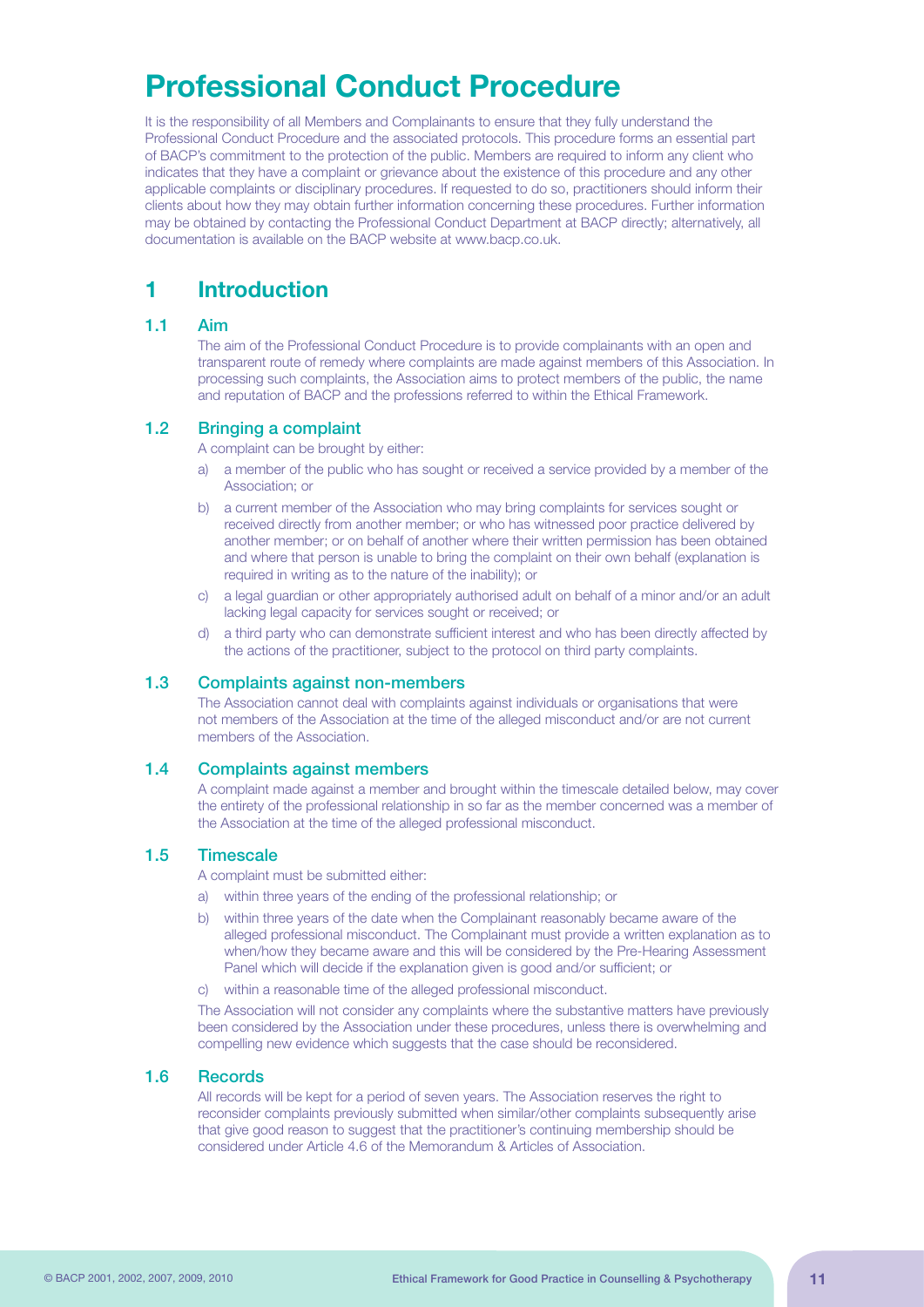Where the outcome of a complaint has resulted in withdrawal of membership of the Association, all records will be kept unless and/or until such time as the person concerned has successfully re-applied for membership of the Association. Such records will be considered in any re-application for membership of the Association.

#### 1.7 Administration

 The administration of the Professional Conduct Procedure will follow the protocols laid down and as amended from time to time by the Association. These will be administered by the Head of Professional Conduct.

 There is benefit in furthering the charitable aims of the Association by carrying out audits and/ or research into complaints. The data from complaints will be processed for the purposes of research and statistical analysis. Where this work is carried out, either by BACP or a third party, under strict protocols of confidentiality, the confidentiality of the parties concerned will be respected and any published research and/or analysis will not contain any personally identifiable information.

#### 1.8 Expenses

 The Association is not responsible for travel or any other expenses incurred either by the Complainant or the Member Complained Against or any support person/representative in connection with any stage of the complaint. The Association cannot order one party in a complaint to pay another party's costs.

 However, where a witness is called by the Chair of the Panel, BACP will reimburse reasonable travel expenses upon the production of valid receipts and completion of an expense claim form.

#### 1.9 Dual accountability

 The Association may decide to hear a complaint against a member when another organisation is involved in a similar process arising out of the same substantive matters. Where information is received for consideration under the Professional Conduct Procedure and where it is known that the member concerned is also a member of another professional body, the Association reserves the right to formally notify any other organisation of the issues being considered.

#### 1.10 Resolution

 Before submitting a complaint to BACP, the Complainant is expected to attempt to resolve the issue with the individual or organisational Member Complained Against and details of any attempt at resolution should be included with the complaint. If local resolution is not possible/ feasible or is considered inappropriate in the particular circumstances of the case, the Complainant will be required to provide a written explanation as to why this is the case.

#### 1.11 Complaints and findings

 The Association reserves the right to notify other professional bodies and/or agencies about complaints and to distribute any findings upheld against a member, where it considers it right and just to do so in all circumstances.

## 2 Making A Complaint

#### 2.1 The complaint

The complaint must satisfy the following conditions:

- a) The Complainant must provide a detailed account of the practice giving rise to the complaint, together with details of dates when the event(s) occurred. Reference may be made to the standards of practice outlined in the Ethical Framework for Good Practice in Counselling and Psychotherapy and/or the relevant Codes of Ethics and Practice in force at the time, together with all supporting evidence as appropriate. Reference may also be made to the Ethical guidelines for researching counselling and psychotherapy, as appropriate.
- b) The individual or organisational Member Complained Against is named and is a current member of the Association and was a member of the Association at the time the alleged breach occurred.
- c) It is in writing, dated, signed and received by the Head of Professional Conduct.

 A complaint not satisfying the above conditions will not be accepted or processed under these procedures.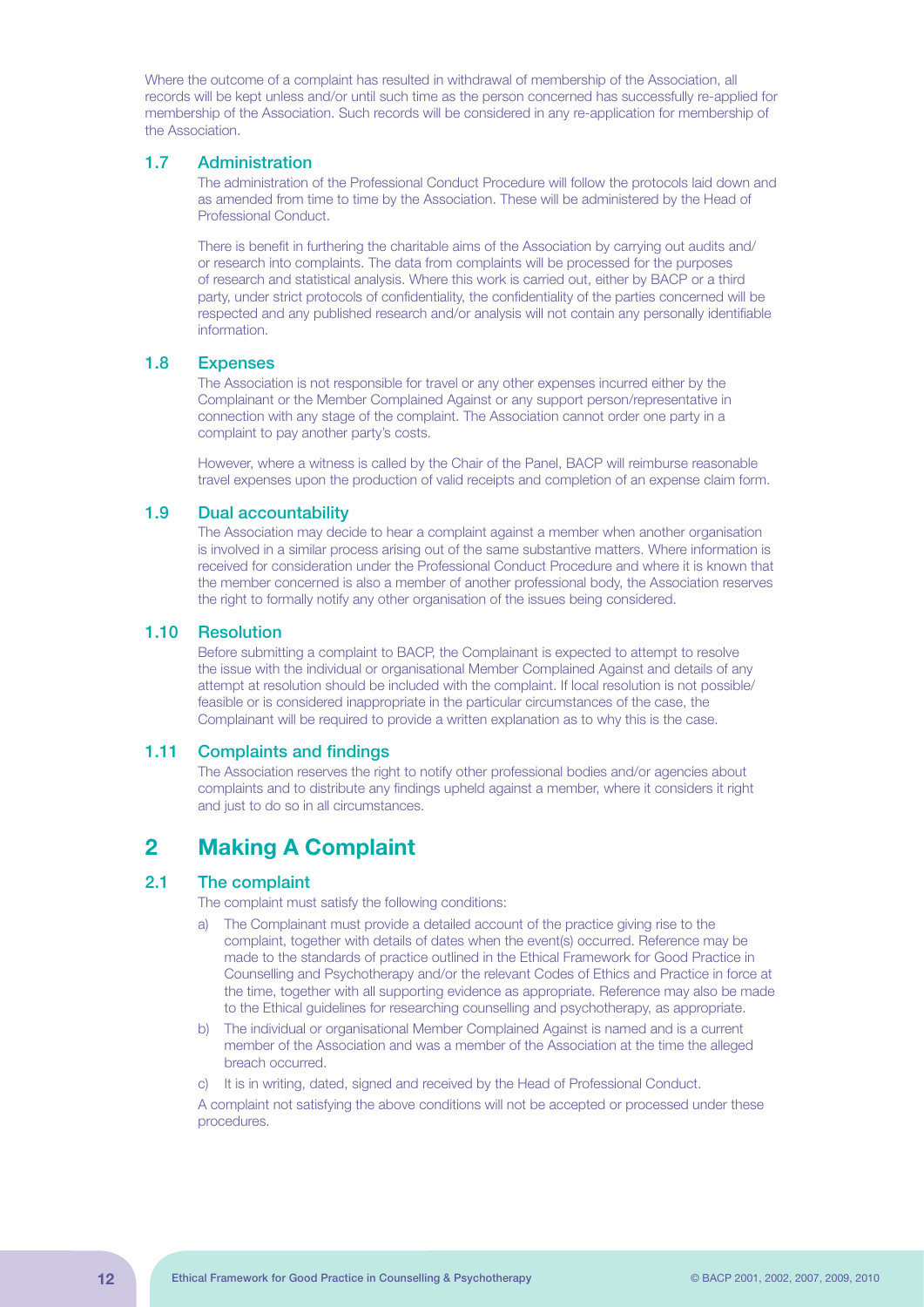## 2.2 Notification

 The Member Complained Against will be notified that a complaint has been received, given a copy of that complaint and details of the procedure to be followed. The Member Complained Against is not required to respond at this stage, but will be given an opportunity at a later stage if the complaint is accepted under the formal Professional Conduct Procedure (as set out in section 3).

## 2.3 Receipt of a complaint

 The complaint will be submitted to a Pre-Hearing Assessment Panel, whereupon the Panel will decide:

- a) whether to accept the complaint to be dealt with at a Professional Conduct Hearing, refer it back for further information/clarification or reject it. The Panel has discretion to interview the Complainant and/or Member Complained Against if deemed appropriate;
- b) if further information/clarification is requested, upon receipt of same, the complaint will be re-submitted to the Pre-Hearing Assessment Panel which will decide whether to accept it or reject it;
- c) once the complaint is accepted, the Complainant and Member Complained Against will be formally notified of this decision in writing. The Head of Professional Conduct will then start the formal Professional Conduct Procedure (as set out in section 3);
- d) if the complaint is not accepted by the Pre-Hearing Assessment Panel, the Complainant and Member Complained Against will be formally notified of this decision in writing.

#### 2.4 Appeal following decision of the Pre-Hearing Assessment Panel

 The Complainant may appeal against the decision of the Pre-Hearing Assessment Panel. An appeal must be received by the Head of Professional Conduct within 14 days of notification of the Panel's decision. The Complainant can appeal on the following grounds:

- a) the decision was made against the weight of evidence;
- b) there is new evidence that was not available at the time of the Pre-Hearing Assessment Panel (subject to the conditions laid down in the relevant protocol).

The intention to appeal must be accompanied by the evidence to support the submission.

 The ground(s) of appeal, together with the original submissions and any new evidence considered by the Pre-Hearing Assessment Panel, will be considered by an independent Appeal Assessor. The Appeal Assessor's decision will be final.

# 3 The Formal Professional Conduct Procedure

#### 3.1 Acceptance of complaint

 The Complainant and Member Complained Against will be notified in writing that the complaint will proceed to a Professional Conduct Hearing.

### 3.2 Responding to a formal complaint

 The Member Complained Against will be notified of the acceptance of the complaint and will have 28 days to respond to it, having previously been supplied with a copy of the complaint. The Member Complained Against will also be furnished with any further information submitted by the Complainant and considered by the Pre-Hearing Assessment Panel. Any response to the complaint must be forwarded to the Head of Professional Conduct.

#### 3.3 Evidence

 All evidence submitted for the purpose of the Professional Conduct Hearing, by either the Complainant or the Member Complained Against, shall be available to the parties involved in the complaint. The Head of Professional Conduct will distribute to the parties copies of all submissions made.

## 3.4 Conduct

 It is the duty of the parties taking part in the Professional Conduct Procedure to comply with the implementation of the Professional Conduct Procedure. Such persons shall comply with the relevant protocols as laid down by the Association. Any failure to comply may result in the termination of the Professional Conduct Procedure or withdrawal of membership under Article 4.6 of the Memorandum and Articles of Association.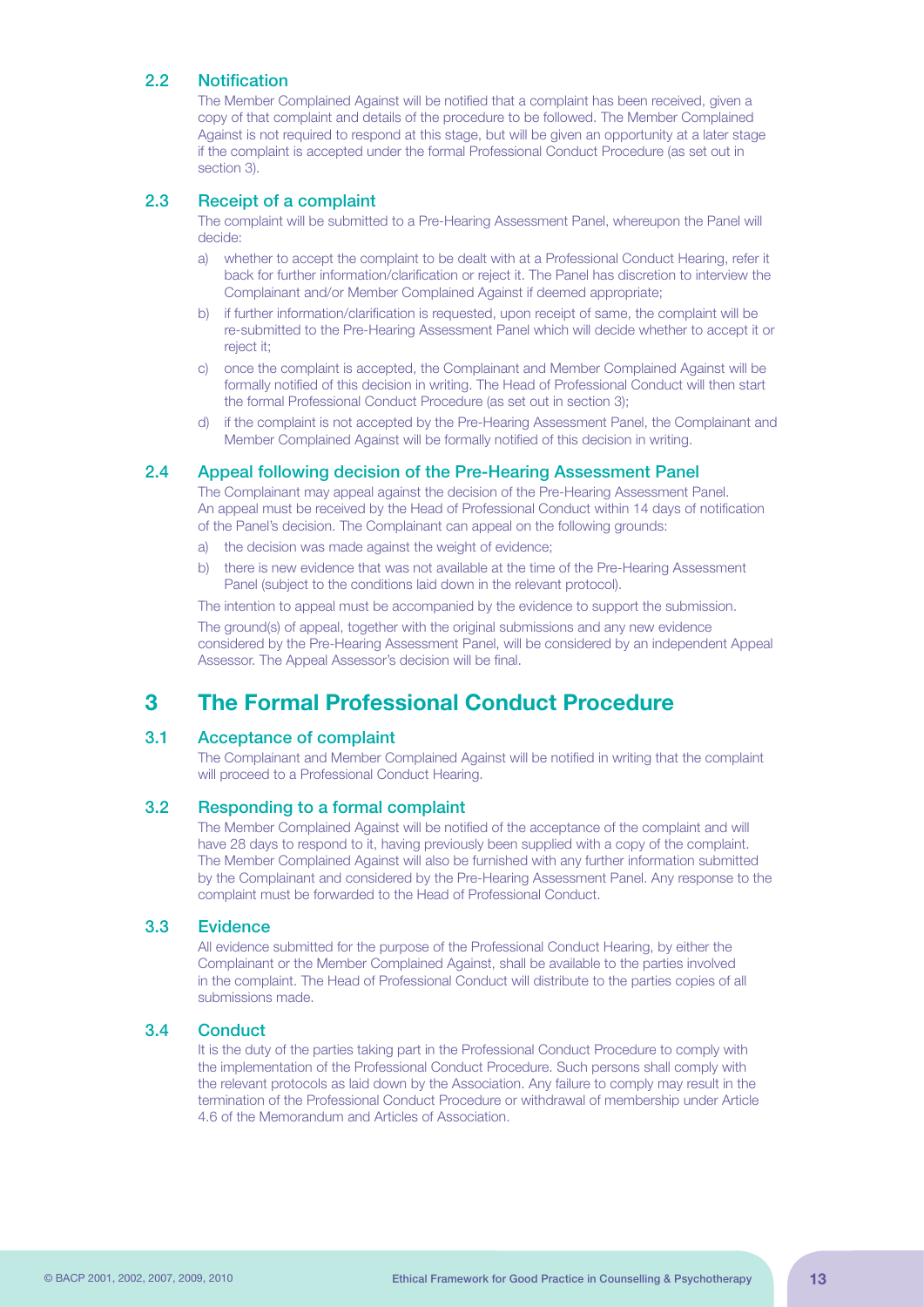## 3.5 Lapsed membership

 Failure to renew membership by a Member Complained Against during the course of a complaint will not normally terminate the Professional Conduct Procedure.

A member's resignation from membership of the Association will not normally terminate nor invalidate the processing and/or hearing of a complaint by the Association.

# 4 The Professional Conduct Hearing

#### 4.1 Venue

 Professional Conduct Hearings will be held at a neutral venue within the vicinity of the Association's headquarters, other than in exceptional circumstances.

#### 4.2 Professional Conduct Panel

 The Head of Professional Conduct will appoint an independently constituted panel of not less than three persons, including lay representation, to hear the complaint.

#### 4.3 Declaration of interest

 Members of the Professional Conduct Panel have a duty to declare any interest which may be considered by the Head of Professional Conduct to affect their impartiality, or likely to be thought so to do.

#### 4.4 Purpose

 The purpose of the Professional Conduct Hearing is for the Professional Conduct Panel to examine all the written and oral evidence presented by both parties and decide whether the complaint is proved or not. If proved, the Panel will decide whether or not any sanction should be imposed.

## 4.5 Presence of a representative/support person

 When appearing at the Professional Conduct Hearing, the Complainant and Member Complained Against may each be accompanied by a representative who may support and/or speak on behalf of the party concerned. Such details of a representative/support person must be received by the Head of Professional Conduct not less than 28 days prior to the date fixed for the Professional Conduct Hearing.

#### 4.6 Additional evidence

 Written evidence and/or submissions and witness statements must be submitted in advance by the Complainant and the Member Complained Against. Such papers must be received by the Head of Professional Conduct not less than 28 days prior to the date fixed for the Professional Conduct Hearing. Such papers will be circulated to the Professional Conduct Panel, the Complainant and the Member Complained Against, within a reasonable period prior to the Hearing. The Chair of the Professional Conduct Panel may take advice on these papers and/or procedural matters from the Head of Professional Conduct or such relevant person as may be deemed appropriate.

#### 4.7 New evidence

 The Chair of the Professional Conduct Panel will determine whether or not new evidence will be accepted on the day of the Hearing. The decision will be based on the conditions laid down in the relevant protocol. The Chair of the Professional Conduct Panel may take advice on such matters from the Head of Professional Conduct.

#### 4.8 Attendance by witnesses

 A witness can only be called if the witness has supplied a written statement contained within the parties' submissions to BACP. Parties wishing to call witnesses must notify the Head of Professional Conduct of the names and details of such witnesses not less than 28 days prior to the date fixed for the Hearing. The Chair of the Panel will only permit the attendance of a witness if the Panel considers their written statement requires further clarification. The Professional Conduct Panel, Complainant and Member Complained Against may call witnesses to attend the Hearing. The Chair of the Panel has discretion to refuse attendance by a witness if it is reasonably believed that such attendance is not relevant and/or will not add any weight to the issue(s) being considered. Witnesses may be questioned by the Panel and by either party connected with the case.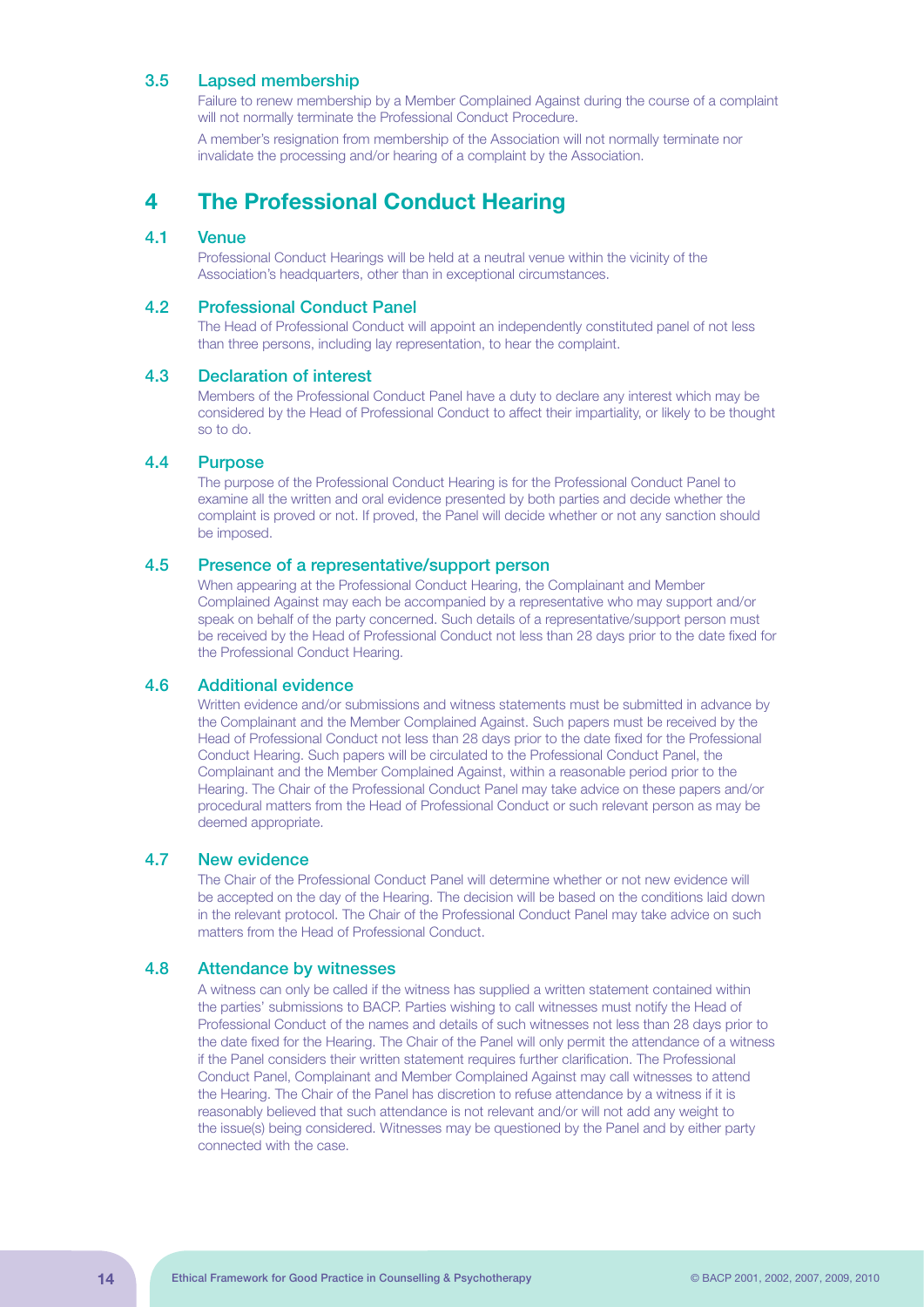### 4.9 Failure to attend the Professional Conduct Hearing

 Where a Complainant or Member Complained Against fails or refuses to attend a Professional Conduct Hearing, the Head of Professional Conduct has the power to decide to either:

- a) proceed with the Hearing in the absence of one or both of the parties; or
- b) adjourn the Hearing to a date not less than 28 days in advance; or
- c) terminate the proceedings; or
- d) refer the matter for consideration under Article 4.6 of the Memorandum & Articles of **Association**

## 4.10 Notification of findings

 The decision of the Professional Conduct Panel will be notified in writing to the parties within 28 days of the Professional Conduct Hearing.

 The entirety of the decision of the Professional Conduct Panel, together with the details of any sanction, will be published on the Association's website and in its journal.

## 5 Sanction

5.1 The Professional Conduct Panel, having regard to the findings, may impose one or more of the sanctions detailed in the relevant protocol.

 The Head of Professional Conduct will appoint an independently constituted Sanction Panel which will consist of not less than three people, usually two members of the Association and one lay member, to consider any evidence of compliance.

#### 5.2 Lifting of sanction

 The Sanction Panel will decide if the requirements of the sanction have been fulfilled and thus, whether the sanction should be lifted.

 The Member Complained Against will be notified in writing of any decision made. Where a sanction has been successfully complied with and, thus, lifted, a Sanction Compliance Notice will be published on the Association's website and in its journal.

## 5.3 Failure or refusal to comply with sanction

 Failure or refusal to comply with a sanction may result in membership of the Association being withdrawn immediately. The Chair of the Association will notify the Member Complained Against of any such decision in writing. In such circumstances, a Withdrawal of Membership Notice will be published on the Association's website and in its journal.

## 6 Formal Appeal Procedure

- **6.1** The Member Complained Against may appeal on the ground(s) detailed in paragraph 6.5. An appeal against the decision of the Professional Conduct Panel must be submitted in writing by the deadline given (see paragraph 6.6), be accompanied by any supporting documentation and submitted to the Head of Professional Conduct.
- **6.2** The ground(s) for appeal will be considered by an independent Appeal Assessor who will decide whether the appeal should be accepted to go forward to an Appeal Hearing or not.
- **6.3** If leave to appeal is accepted under paragraph 6.2, a notice to that effect shall be given to the Head of Professional Conduct and the case will proceed to an Appeal Hearing, where the appeal will be considered by an independent Appeal Panel, as set out in Section 7. The Appellant and the Complainant will be notified of this decision and given details of the procedure to be followed.
- 6.4 If there is insufficient evidence to satisfy any of the ground(s) for appeal, the leave to appeal will be rejected. The Appellant and the Complainant will be notified in writing of this decision which will be final.
- **6.5** An appeal will be considered on any of the following ground(s):
	- a) the facts were found against the weight of evidence;
	- b) the sanction is disproportionate to the findings and decision of the Professional Conduct Panel and is unjust in all the circumstances;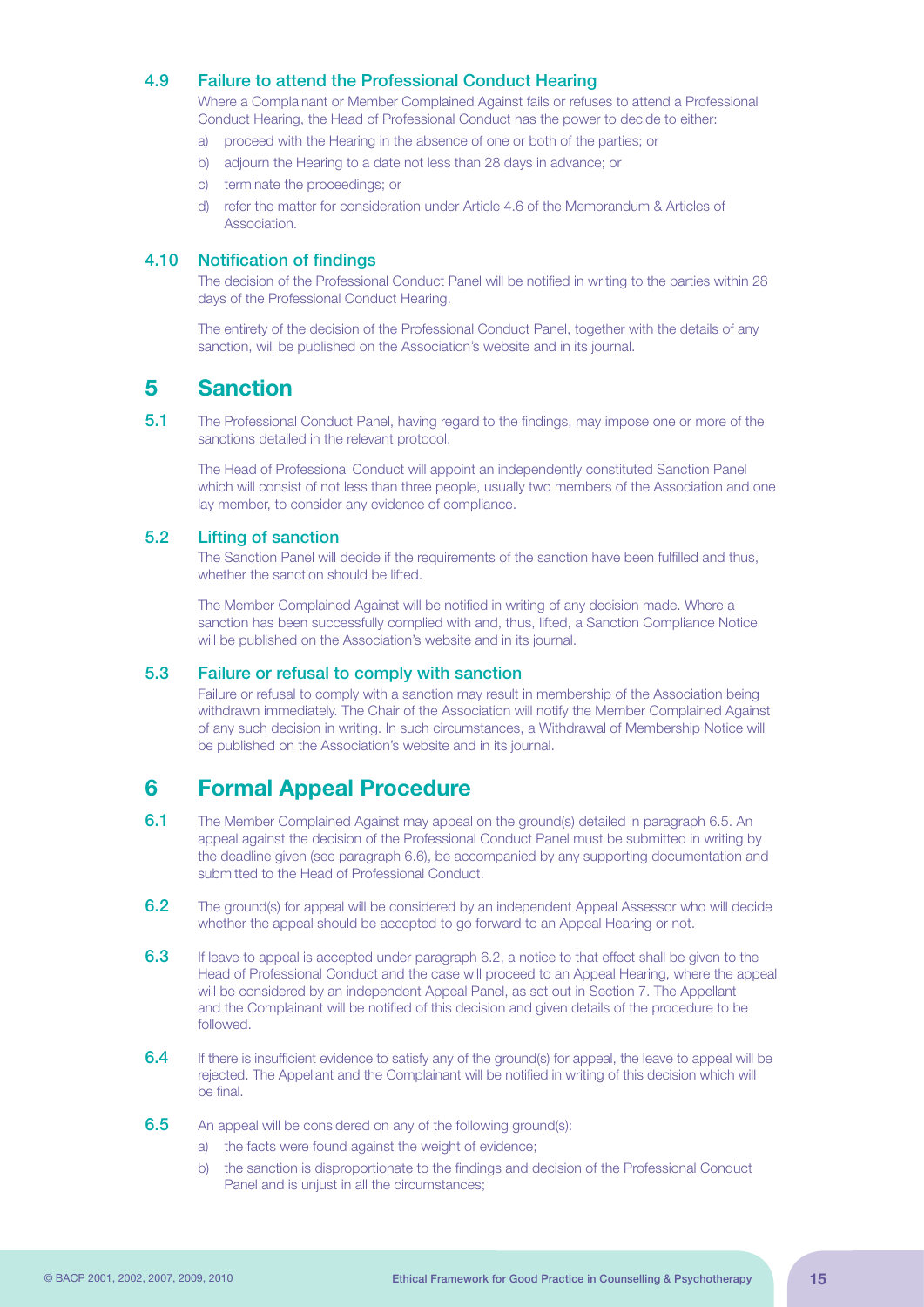- c) there is evidence to suggest that a procedural impropriety may have had a material affect on the findings and decision of the Professional Conduct Panel;
- d) there is new evidence which was not available at the time of the Professional Conduct Hearing, subject to the conditions laid down in the relevant protocol.

#### 6.6 Timescale for appeal

 An appeal must be in writing, and must specify which ground(s) it is submitted under and be accompanied by any supporting documentation and served upon the Head of Professional Conduct within 28 days of notification of the findings and decision and/or sanction of the Professional Conduct Panel.

## 7 Appeal Hearing

### 7.1 Venue

 Appeal hearings will be held at a neutral venue within the vicinity of the Association's headquarters, other than in exceptional circumstances.

#### 7.2 Appeal Panel

 The Head of Professional Conduct will appoint an independently constituted panel of not less than three persons, including lay representation, to decide the appeal.

#### 7.3 Declaration of interest

 Members of an appeal panel have a duty to declare any interest which may be considered by the Head of Professional Conduct to affect their impartiality, or likely to be thought so to do.

#### 7.4 Purpose

 The purpose of an appeal hearing is for an appeal panel to examine all the written and oral evidence presented by both parties to decide whether the appeal is upheld or not.

### 7.5 Format of the Appeal Hearing

 The Appeal Hearing will be by way of a review of the Professional Conduct Panel's decision in light of the evidence put before it. The Appeal Panel will then consider the appeal documentation in its entirety, together with any verbal submissions and mitigating factors before reaching its decision.

### 7.6 Presence of a representative/support person

 When appearing at the Appeal Hearing, both parties may be accompanied by a representative who may support and/or speak on behalf of the party concerned. Such details of a representative/support person must be received by the Head of Professional Conduct not less than 28 days prior to the date fixed for the Appeal Hearing.

#### 7.7 Additional evidence

 Written evidence and/or submissions and witness statements must be submitted in advance by the Appellant and the Complainant. Such papers must be received by the Head of Professional Conduct not less than 28 days prior to the date fixed for the Appeal Hearing. Such papers will be circulated to the Appeal Panel, the Appellant and the Complainant, within a reasonable period prior to the Hearing. The Chair of the Appeal Panel may take advice on these papers and/or procedural matters from the Head of Professional Conduct, or such relevant person as may be deemed appropriate.

#### 7.8 New evidence

 The Chair of the Appeal Panel will determine whether or not new evidence will be accepted on the day of the Appeal Hearing. The decision will be based on the conditions laid down in the relevant protocol. The Chair of the Appeal Panel may take advice on such matters from the Head of Professional Conduct.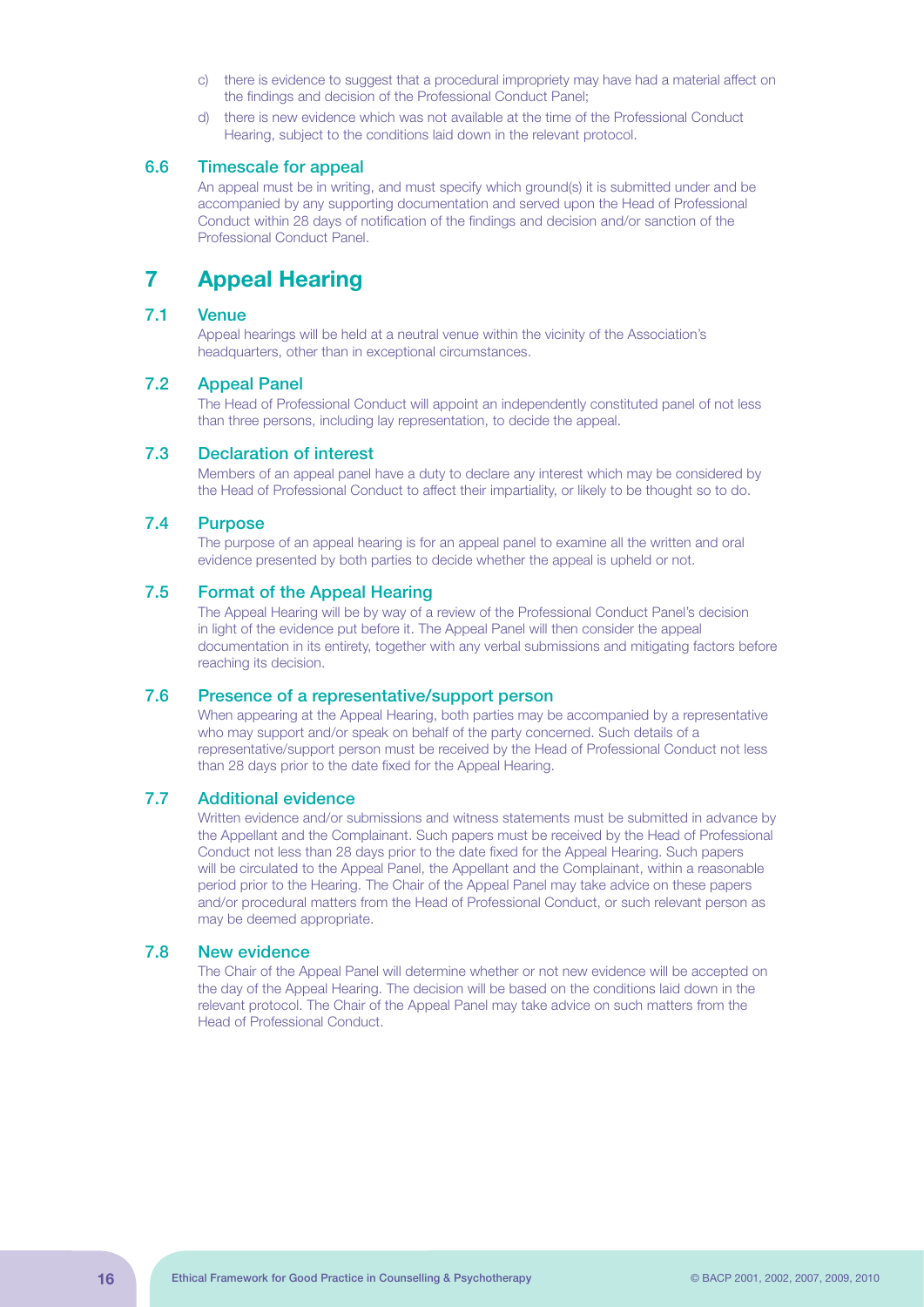## 7.9 Attendance by witnesses

 A witness can only be called if the witness has supplied a written statement contained within the parties' submissions to BACP. Parties wishing to call witnesses must notify the Head of Professional Conduct of the names and details of such witnesses not less than 28 days prior to the date fixed for the Hearing. The Chair of the Appeal Panel will only permit the attendance of a witness if the Panel considers that their written statement requires further clarification. The Appeal Panel, Appellant and Complainant may call witnesses to attend the Hearing. The Chair of the Appeal Panel has discretion to refuse attendance by a witness if it is reasonably believed that such attendance is not relevant and/or will not add any weight to the issue(s) being considered. Witnesses may be questioned by the Panel and by either party connected with the case.

### 7.10 Failure to attend the Appeal Hearing

 Where an Appellant fails or refuses to attend an Appeal Hearing, the Head of Professional Conduct has the power to decide to either:

- a) proceed with the Hearing in the absence of the Appellant; or
- b) adjourn the Hearing to a date not less 28 days in advance; or
- c) refer the matter for consideration under Article 4.6 of the Memorandum & Articles of Association.

#### 7.11 Notification of decision

 The decision of the Appeal Panel will be notified to the parties in writing within 28 days of the Appeal Hearing.

 Where an Appeal has not been successful, in whole or in part, the decision of the Appeal Panel, including details of any sanction, incorporating any amendment(s) made by the Appeal Panel, will be published on the Association's website and in its journal.

 If the decision is that the Appellant's membership of the Association should be withdrawn, the Head of Professional Conduct will communicate this decision to the Chair of the Association who, in turn, will formally notify the Appellant in writing and implement the Panel's decision. This decision will be final.

# 8 Publication

- 8.1 Where a complaint is upheld in whole or in part, the decision of the Professional Conduct and/ or Appeal Panel, together with details of any sanction, will be published on the Association's website and in its journal in such detail as deemed appropriate to the findings.
- 8.2 The withdrawal of membership under the Professional Conduct Procedure will be published on the Association's website, in its journal and elsewhere as it considers appropriate and just to do so, and in the interests of public protection.
- 8.3 Under these procedures, any notification that the Association is entitled to publish on its website and in its journal may be published elsewhere by the Association at its discretion and in the interests of public protection.

## 9 Effective Date

 This Professional Conduct Procedure 2010 will apply to all complaints received by the Association from 1 February 2010.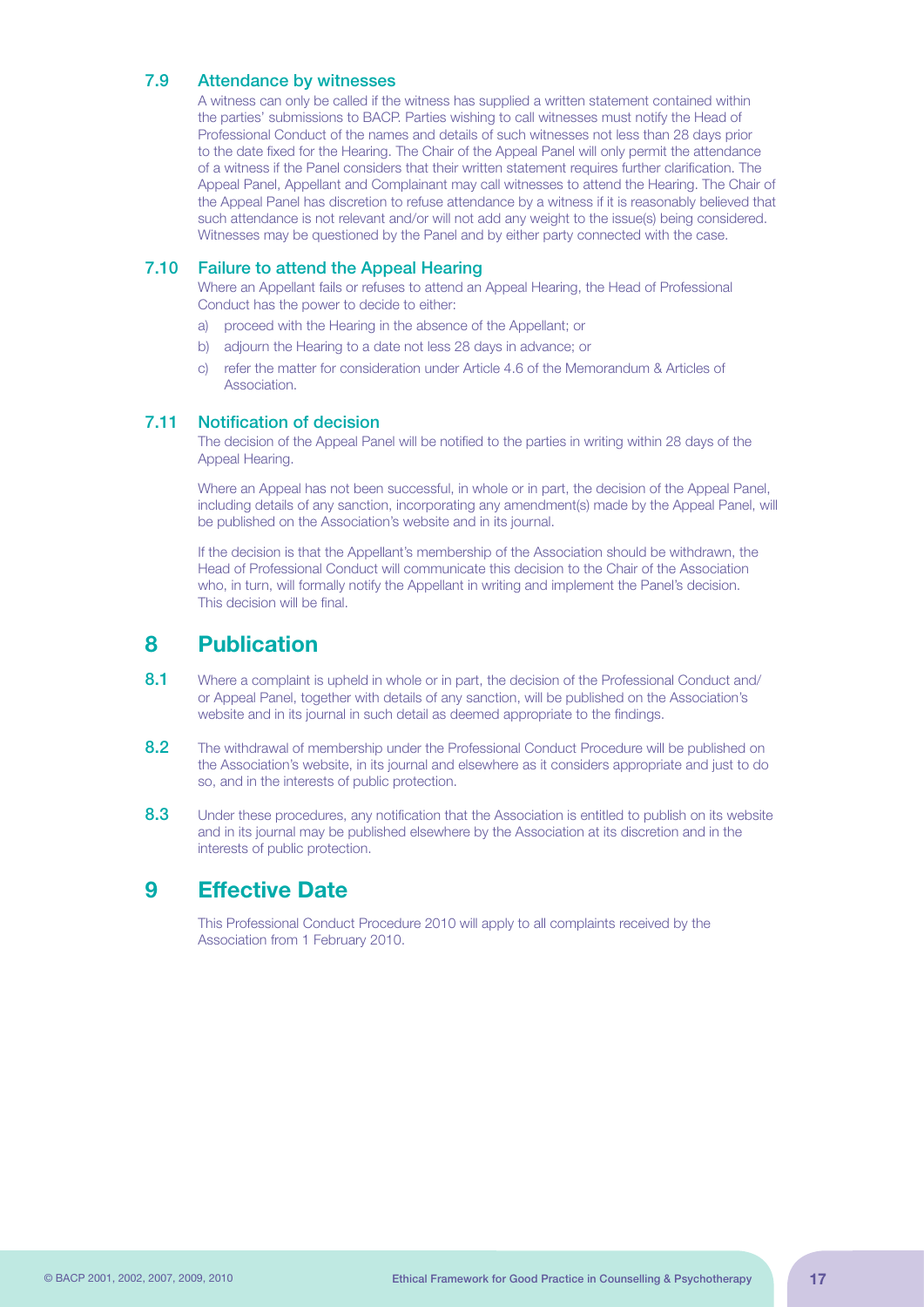# Heads of Complaint

The Professional Conduct Panel is responsible for determining whether the ground(s) of the complaint are upheld or not, according to the standards of civil law. If upheld, the Panel has to consider its decision and make a finding under one or more of the following heads of complaint. The decision about the head must ultimately rest upon consideration of all the circumstances in the case. The information that follows is intended to inform the choice between the three heads of complaint available to the Panel. These are:

- 1. Professional Misconduct
- 2. Professional Malpractice
- 3. Bringing the Profession into Disrepute

#### Professional Misconduct

A finding of professional misconduct signifies that the practitioner has contravened the ethical and behavioural standards that should reasonably be expected of a member of this profession. Misconduct is defined as acting in contravention of the written and unwritten guidance of the profession.

A finding of serious professional misconduct is appropriate if the misconduct is of sufficient seriousness to merit a period of suspension of rights of membership and/or the withdrawal of membership of the Association.

#### Professional Malpractice

A finding of professional malpractice signifies that the service(s) for which the practitioner is responsible have fallen below the standards that would reasonably be expected of a practitioner exercising reasonable care and skill. Examples of malpractice include, but are not restricted to:

- 1. Incompetence
- 2. Negligence
- 3. Recklessness
- 4. The provision of inadequate professional services

A finding of serious professional malpractice is appropriate if the malpractice is of sufficient seriousness to merit a period of suspension of rights of membership and/or the withdrawal of membership of the Association.

#### Bringing the Profession into Disrepute

A finding of bringing the profession into disrepute signifies that the practitioner has acted in such an infamous or disgraceful way that the public's trust in the profession might reasonably be undermined, or might reasonably be undermined if they were accurately informed about all the circumstances of the case.

A finding under this head must amount to 'disgraceful conduct in a professional respect'. This involves consideration of three elements:

Conduct that is regarded as 'disgraceful' need not amount to moral turpitude or be restricted to acts of serious immorality.

The conduct must have had some connection with a professional role in order to be considered as falling 'in a professional respect'. It ought not to be concerned with matters that can reasonably be viewed as solely personal and private.

Conduct 'in a professional respect' is not confined to the pursuit of the profession in question.

What is not considered to be disgraceful to an ordinary person may be considered to be disgraceful to a professional person.

A finding of bringing the profession into disrepute will result in withdrawal of membership.